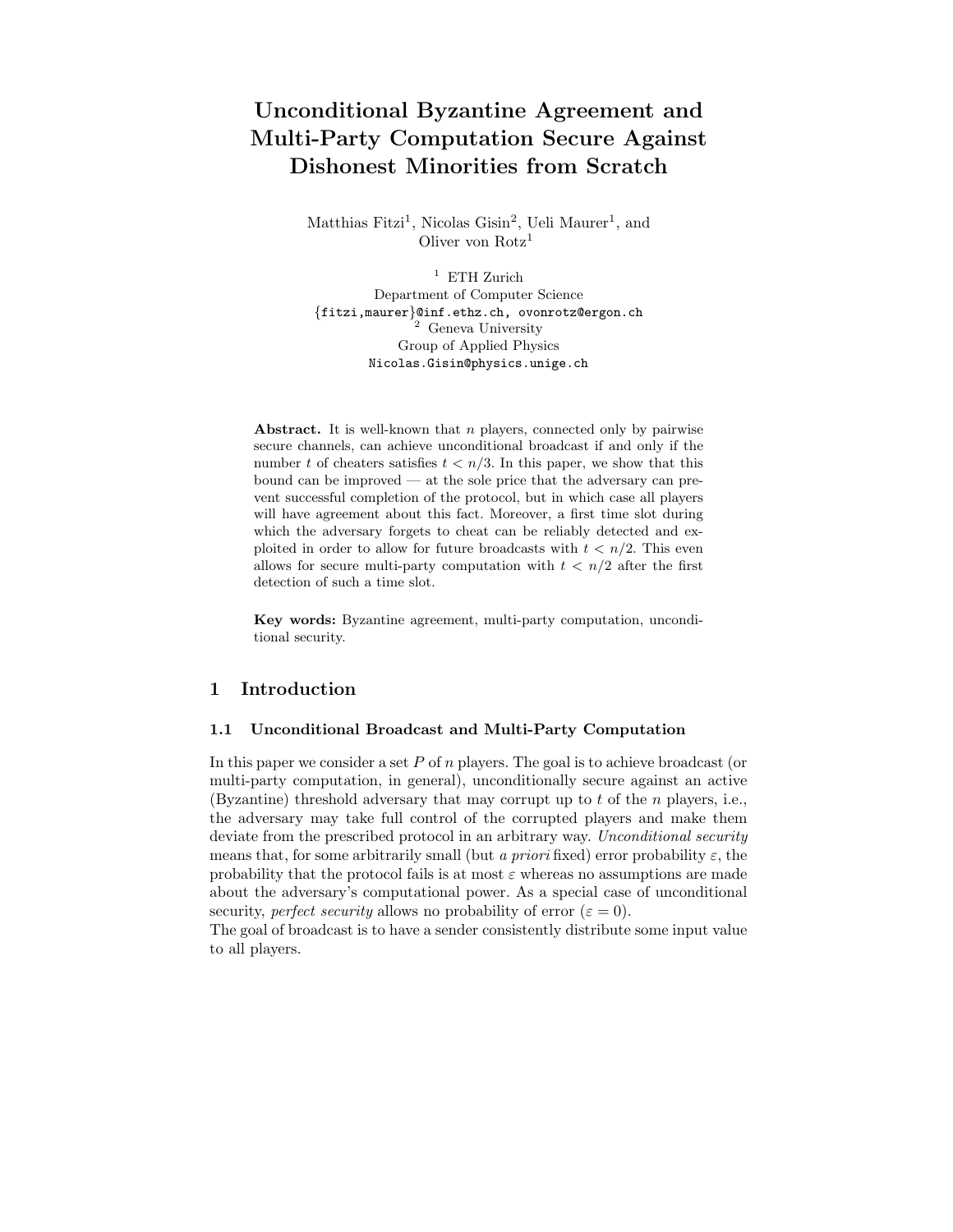Definition 1. A protocol among n players such that one distinct player s (the sender) holds an input value  $x_s \in \mathcal{D}$  (for some finite domain  $\mathcal{D}$ ) and all players eventually decide on an output value in  $\mathcal D$  is said to achieve broadcast (or Byzantine agreement) if the protocol guarantees that all correct players decide on the same output value  $y \in \mathcal{D}$ , and that  $y = x_s$  whenever the sender is correct.

Some weaker definition of broadcast will be important in the sequel of this paper.

Definition 2. A protocol among n players such that one distinct player s (the sender) holds an input value  $x_s \in \mathcal{D}$  and all players eventually decide on an output value in  $\mathcal{D} \cup \{\perp\}$  (with  $\perp \notin \mathcal{D}$ ) is said to achieve weak broadcast if the protocol guarantees the following conditions:

- If any correct player decides on some value  $y \in \mathcal{D}$  then all correct players decide on a value in  $\{y, \perp\}$ .<sup>1</sup>
- If the sender is correct then all correct players decide on  $y = x_s$ .

Note that broadcast for any finite domain can be achieved by combining broadcast protocols for a single bit  $(\mathcal{D} = \{0, 1\})$  [TC84]. Hence, for the constructions in the sequel, we will focus on protocols for binary broadcast.

Broadcast is a special case of the more general problem of secure multi-party computation  $(MPC)$  where the players want to distributedly evaluate some agreed function on their inputs in a way preserving privacy of the players' inputs and correctness of the computed result.

#### 1.2 Previous Work

Broadcast: For the standard communication model with a complete synchronous network of pairwise authenticated channels, Pease, Shostak, and Lamport [PSL80] proved that perfectly secure broadcast is achievable if and only if less than a third of the players is corrupted:  $t < n/3$ . This tight bound more generally holds with respect to a network of secure channels and unconditional security, i.e., when even allowing a negligible error probability, as proven by Karlin and Yao [KY]. The first optimally resilient protocol that is efficient was proposed by Dolev et al.  $[DFF+82]$ . For the case that broadcast among every subset of three players is possible (in contrast to the standard model with only pairwise communication), Fitzi and Maurer [FM00] proved that (global) broadcast is possible if and only if  $t < n/2$ . In another line of research, Baum-Waidner, Pfitzmann, and Waidner [BPW91,PW92] proved that broadcast during some precomputation stage allows to later achieve broadcast that tolerates any number of corrupted players  $(t < n)$ , i.e., that the functionality of the prior broadcast can be preserved for any later time.

Multi-party computation: The concept of general multi-party computation (MPC) was introduced by Yao [Yao82] with a first complete solution given by

<sup>&</sup>lt;sup>1</sup> That is, interpreting  $\perp$  as "invalid", this condition expresses that no two correct players may decide on valid values that are distinct.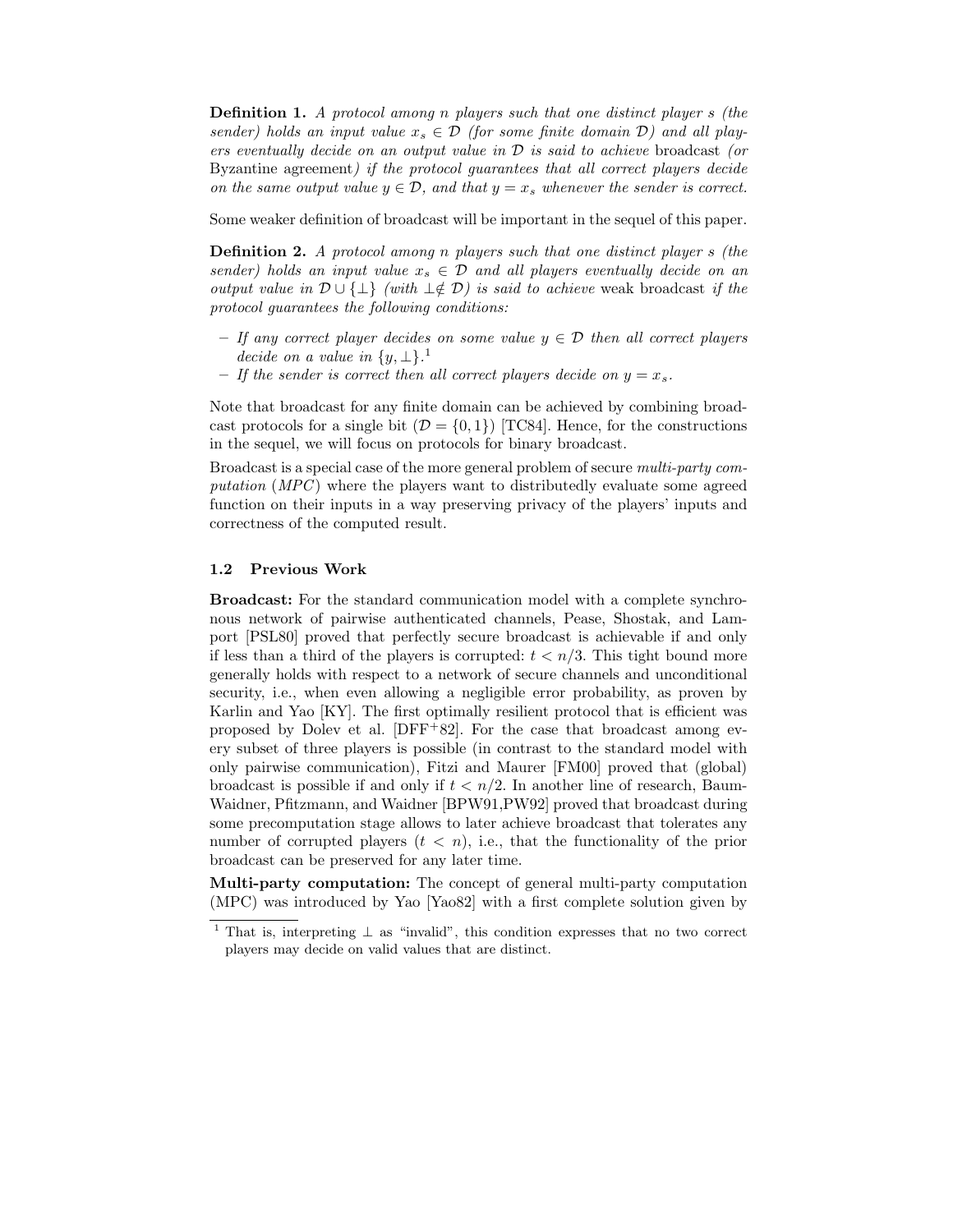Goldreich, Micali, and Wigderson [GMW87] — though with computational security. Ben-Or, Goldwasser, and Wigderson [BGW88], and, Chaum, Crépeau, and Damgård [CCD88], proved that, in the standard model with pairwise secure channels, *unconditionally* secure MPC is achievable if and only if  $t < n/3$ by giving efficient protocols for the achievable cases. Beaver [Bea89], and independently, Rabin and Ben-Or [RB89] later proved that, when additionally given global broadcast among the players, unconditionally secure MPC is achievable if and only if  $t < n/2$  (see also Cramer et al. [CDD<sup>+99]</sup>). The result in [FM00] hence implies that broadcast among three players (i.e., 2-cast) is sufficient in order to achieve MPC for  $t < n/2$ .

### 1.3 Contributions

In this paper we investigate how the bound  $t < n/3$  for the achievability of broadcast can be improved. Obviously, this requires a modification of the model.

In a first model, additionally to pairwise authenticated communication channels, we assume the existence of an external information source that distributes correlated random variables to the players that correspond to some simple probability distribution. We show that in this model broadcast and MPC are achievable for  $t < n/2$ .

Our second model assumes only standard communication, namely pairwise secure communication channels, but the goal is to achieve a slightly weaker form of broadcast or MPC, called *detectable broadcast* (or  $MPC$ ), where the adversary can force abortion of the protocol but in which case all correct players have agreement about this fact, i.e., they commonly detect that the protocol was not successful. Besides this, the adversary can neither violate correctness, nor privacy, nor any other condition of the original problem. In other words, the detectable variant of a problem can be seen as the original problem without requiring robustness.

We show that detectable broadcast and MPC are achievable for  $t < n/2$  by presenting efficient protocols that are based on the protocols given for the model involving an external information source. Consider, for example, the special case of  $n = 3$  and  $t = 1$  where broadcast and MPC are not achievable. Our results imply that such a protocol can nevertheless be run in an "optimistic" manner. If no player is corrupted then the protocol satisfies all conditions of the original problem whereas one corrupted player can only make the protocol abort in the worst case. This is strictly more than previously achievable.

Furthermore, a slightly modified version of the protocol achieves that a first time slot where the adversary is not actively cheating can be detected and exploited in order to establish (standard) broadcast for the future. This could be seen as a lunch-time attack against the adversary: if once the adversary is absent for a short period<sup>2</sup>, the players can secure themselves for future broadcast that will be reliable even when the adversary will be present again. Together with the

<sup>&</sup>lt;sup>2</sup> This could for instance be enforced by rebooting one or more of the servers.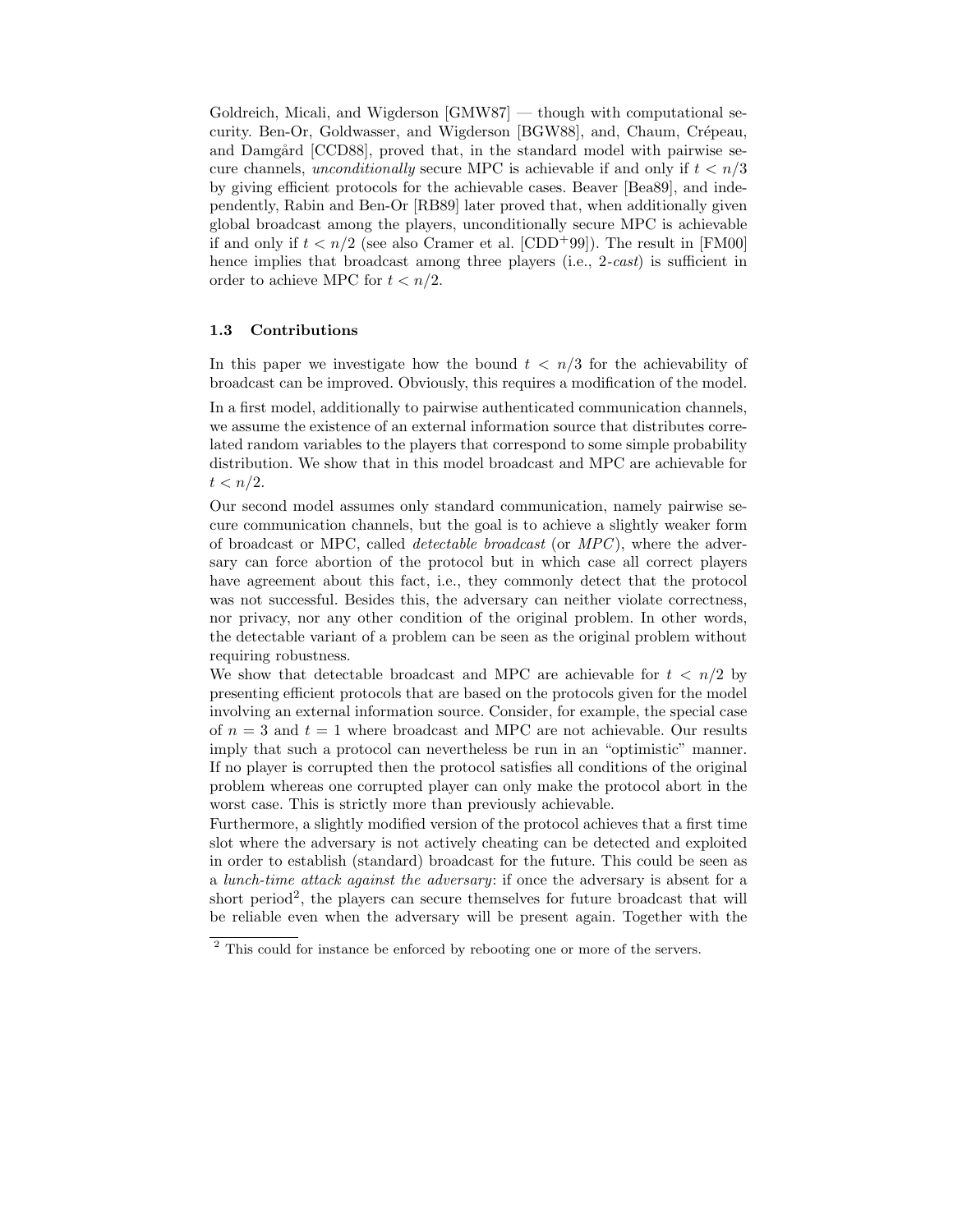result of [Bea89,RB89,CDD<sup>+</sup>99] this more generally allows for future MPC for  $t < n/2$  as soon as such a period has been detected.

As opposed to the results in the model with an external information source or the results in [Bea89,RB89,CDD<sup>+</sup>99,FM00,BPW91,PW92], in this model, the bound of  $t < n/2$  is achieved *from scratch*, i.e., with no further assumptions on the communication model than pairwise secure channels.

Our "optimistic" model is of particular interest when faults or corruption are expected to be rare but to appear in bursts. Virus infections of servers, for example, only occur from time to time but then it must be expected that many servers get infected at the same time. A first phase where no server is infected can thus be exploited in order to "vaccinate" the system against future infections of any minority of the servers.

# 2 Summary of Required Previous Results

In this section we briefly summarize previous results that are important for the results derived in this paper.

**Proposition 1.** [Bea89,RB89,CDD+99] Consider a set of n players. In the communication model with a complete, synchronous network of pairwise secure channels among the players and global broadcast channels unconditionally secure MPC is (efficiently) achievable if and only if at most  $t < n/2$  players are actively corrupted.

Proposition 2. [FM00] Consider a set of n players. In the communication model with a complete, synchronous network of pairwise authenticated channels among the players and broadcast among each set of three players (i.e., 2-cast) unconditionally secure global broadcast is (efficiently) achievable if and only if at most  $t < n/2$  players are actively corrupted.

Finally, an unconditionally secure protocol for weak 2-cast can be easily turned into an unconditionally secure protocol for 2-cast. Consider a sender s and two recipients  $r_0$  and  $r_1$ . Then the following protocol Amplify achieves 2-cast.

**Protocol 1:** Amplify [Precondition: s,  $r_0$  and  $r_1$  have executed weak 2-cast] 1. s decides on his own input to the prior weak 2-cast; 2.  $r_0$ ,  $r_1$ : exchange decision values  $y_0$  and  $y_1$ ; 3.  $r_k$  ( $k \in \{0,1\}$ ): adopt other recipient's decision value if and only if  $y_k = \perp$ ; 4.  $r_k$   $(k \in \{0,1\})$ : if  $y_k = \perp$  then  $y_k = 0$  fi;

Note that resilience of this 2-cast protocol against one single corrupted player immediately implies resilience against any number of corrupted players since, in the presence of more than one corrupted player, the only condition to be satisfied is that a correct sender decides on his own input value — which is obviously guaranteed.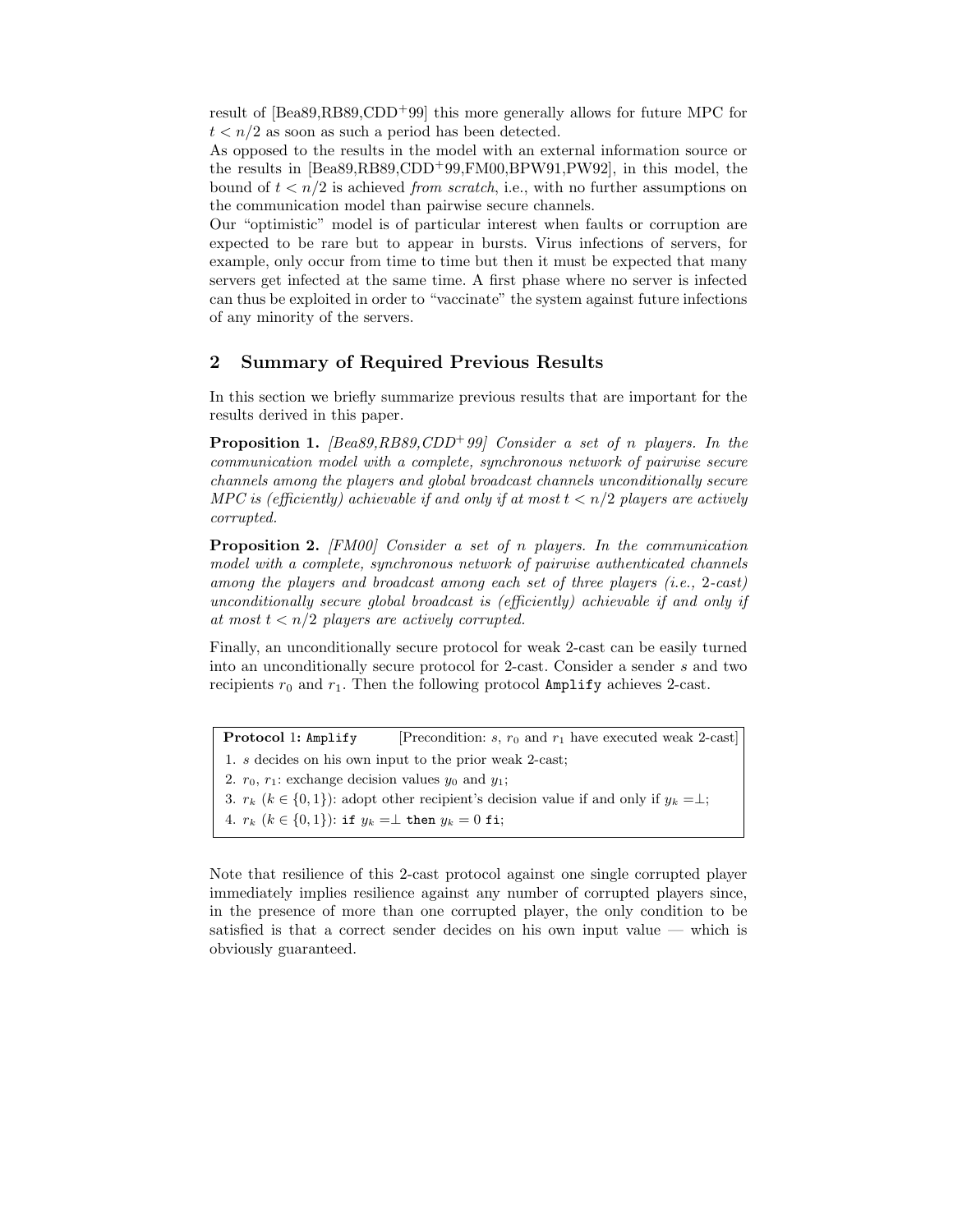Proposition 3. [FM00] Consider a set of 3 players. In the model with a complete, synchronous network of pairwise authenticated channels weak 2-cast (i.e., weak broadcast) unconditionally secure against one corrupted player implies efficient 2-cast unconditionally secure against any number of corrupted players.

Hence, as follows from the previous propositions, in order to show that global broadcast or MPC are efficiently achievable for  $t < n/2$ , it is sufficient to show that the simulation of weak 2-cast among any set of three players is possible that is unconditionally secure against one corrupted player. This fact is captured by the following proposition.

### Proposition 4. Consider a set of n players.

In the model with a complete, synchronous network of pairwise authenticated channels weak 2-cast unconditionally secure against one actively corrupted player implies efficient broadcast unconditionally secure against  $t < n/2$  actively corrupted players.

In the model with a complete, synchronous network of pairwise secure channels weak 2-cast unconditionally secure against one actively corrupted player implies efficient MPC unconditionally secure against  $t < n/2$  actively corrupted players.

### 3 Broadcast and MPC with External Information

It can be easily proven that an additional global random source (i.e., a beacon) does not help to improve the classical bound of  $t < n/3$  for broadcast (and hence for MPC in general) in the standard model by extending the proofs in [FLM86,FGMO01]. However, by slightly modifying the functionality of such a beacon, as described in the following section, it does. This functionality will be exploited in order to simulate broadcast for  $t < n/2$  and hence allowing for general MPC with respect to the same bound.<sup>3</sup>

### 3.1 The Q-Flip Model

We assume the standard communication model with a complete (fully connected) synchronous network of pairwise authenticated channels among the players. But similarly to the model in [FM00] we assume some additional primitive among each triple of players, called Q-Flip.

Q-Flip, as described for the three players  $p_0$ ,  $p_1$ , and  $p_2$ , is a random generator that (for every invocation), with uniform distribution, generates a random permutation on the elements  $\{0, 1, 2\}, (x_0, x_1, x_2) \in \{(0, 1, 2), (0, 2, 1), (1, 0, 2),\}$  $(1, 2, 0), (2, 0, 1), (2, 1, 0)$ , and sends the element  $x_i$   $(i \in \{0, 1, 2\})$  to player  $p_i$ .

<sup>3</sup> Note that a straightforward solution could be achieved with the help of an external information source that simulates the whole protocol in [BPW91]. However, this would be a rather complex task to be performed by an information source requiring a lot of mathematical structure. In contrast, our solution is based on very simple correlated information.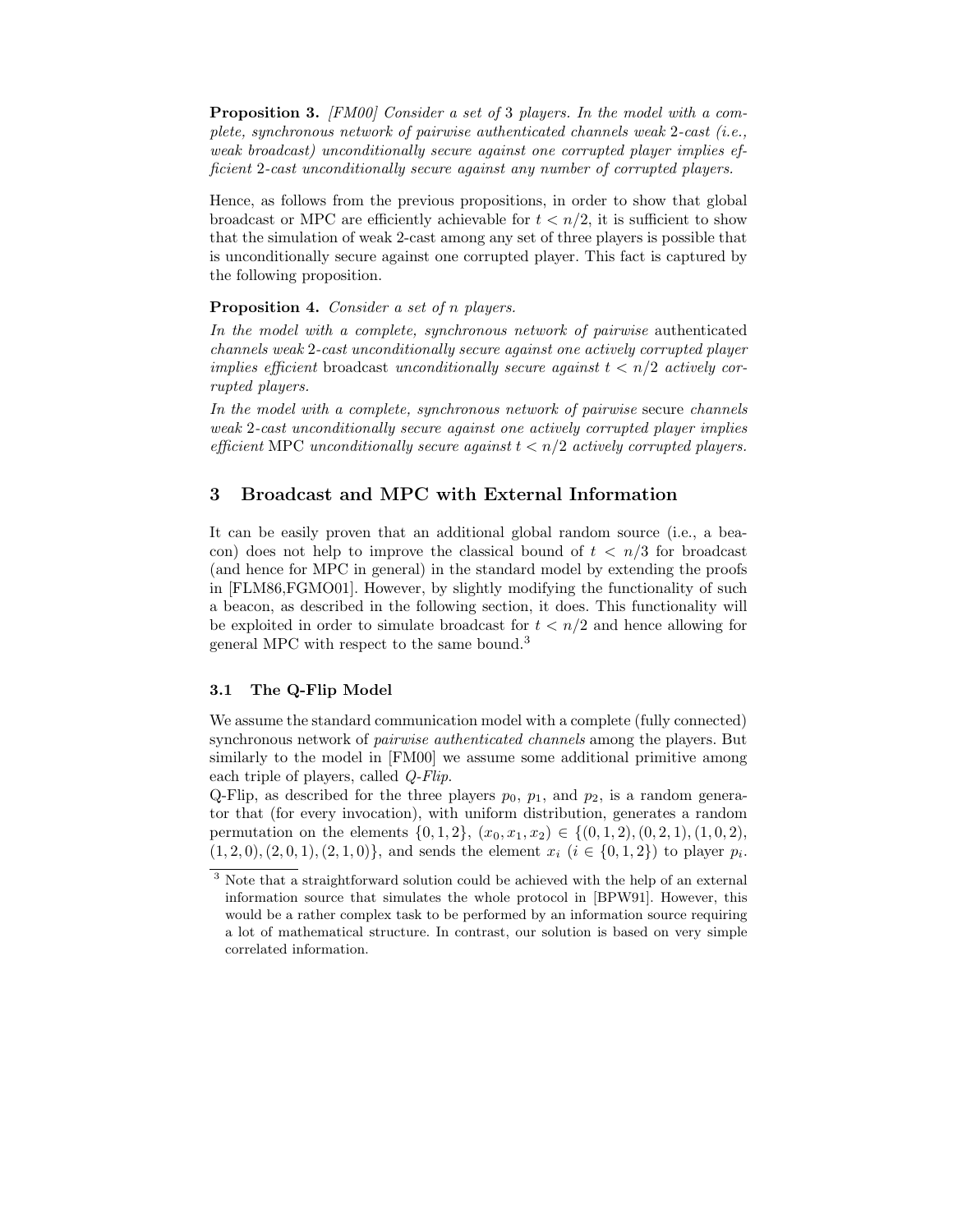No single player  $p_i$  learns more about the permutation than the value  $x_i$  which he receives, i.e., a single player does not learn how the remaining two values are assigned to the other players.

The Q-Flip primitive helps to build pairwise one-time pads between the players (see Appendix A) and hence the authenticated channels can be easily turned into secure channels. This allows us to assume secure pairwise communication for the rest of this section.

The Q-Flip primitive was originally motivated by quantum entanglement considerations about the Byzantine agreement problem. A detailed description of the quantum physical aspects of our results is given in [FGM01].

#### 3.2 Broadcast for  $t < n/2$

Since weak 2-cast secure against one corrupted player implies efficient global broadcast for  $t < n/2$  (Proposition 4), it is sufficient to demonstrate the existence of an efficient protocol for weak 2-cast that tolerates one corrupted player. We now describe such a protocol for a sender s and two recipients  $r_0$  and  $r_1$ <sup>4</sup>.

Let  $x_s \in \{0,1\}$  be the input of sender s, and  $y_0$  and  $y_1$  be the values the players  $r_0$  and  $r_1$  finally decide on (whereas s always implicitly decides on  $y_s = x_s$ ). The primitive Q-Flip is invoked some  $m$  times and each player receives a sequence of m elements in  $\{0, 1, 2\}$ , i.e., s receives  $Q_s = (Q_s[1], \ldots, Q_s[m])$ ,  $r_0$  receives  $Q_0 = (Q_0[1], \ldots, Q_0[m])$ , and  $r_1$  receives  $Q_1 = (Q_1[1], \ldots, Q_1[m])$ , where the triplet  $(Q_s[i], Q_0[i], Q_1[i])$  represents the outcome of the *i*-th invocation of Q-Flip. The protocol now proceeds as follows:

First, s sends to  $r_0$  and  $r_1$  his input bit  $x_s$  and the set  $\sigma_s$  of all indices  $i \in$  $\{1, \ldots, m\}$  such that s received the complement of  $x_s$  for the *i*-th invocation of Q-Flip (see Figure 1–A):

$$
\sigma_s = \{ i \in \{1, \dots, m\} : Q_s[i] = 1 - x_s \} . \tag{1}
$$

If this is done correctly then  $\sigma_s$  is of large size (i.e., approximately  $m/3$ , which is important for good statistics on the corresponding Q-Flips) and both recipients  $r_k$  ( $k \in \{0,1\}$ ) never received the value  $1-x_s$  for any Q-Flip invocation with respect to  $\sigma_s$ : { $i \in \sigma_s$  :  $Q_k[i] = 1 - x_s$ } =  $\emptyset$ .

Let  $x_k$  and  $\sigma_k$   $(k \in \{0,1\})$  be the information that (potentially faulty) s actually sent to recipient  $r_k$ . The recipients now decide on  $y_k = x_k$  if and only if  $\sigma_k$  is of large size and the value  $1 - x_k$  was never received with respect to  $\sigma_k$ :

$$
y_k := \begin{cases} x_k, & \text{if } (\sigma_k \text{ large}) \land (\{i \in \sigma_k : Q_k[i] = 1 - x_k\} = \emptyset) \\ \bot, & \text{else.} \end{cases} \tag{2}
$$

Now,  $r_0$  sends to  $r_1$  his value  $y_0$  and the set  $\rho_0$  of all indices  $i \in \sigma_0$  such that he received  $x_0$  for the corresponding Q-Flip invocation:

$$
\rho_0 = \{ i \in \sigma_0 : Q_0[i] = x_0 \} . \tag{3}
$$

<sup>&</sup>lt;sup>4</sup> The protocol descriptions in this paper do not explicitly care about received values that are outside a domain. We implicitly assume that any value received outside some expected domain  $D$  is automatically replaced by an arbitrary value inside  $D$ .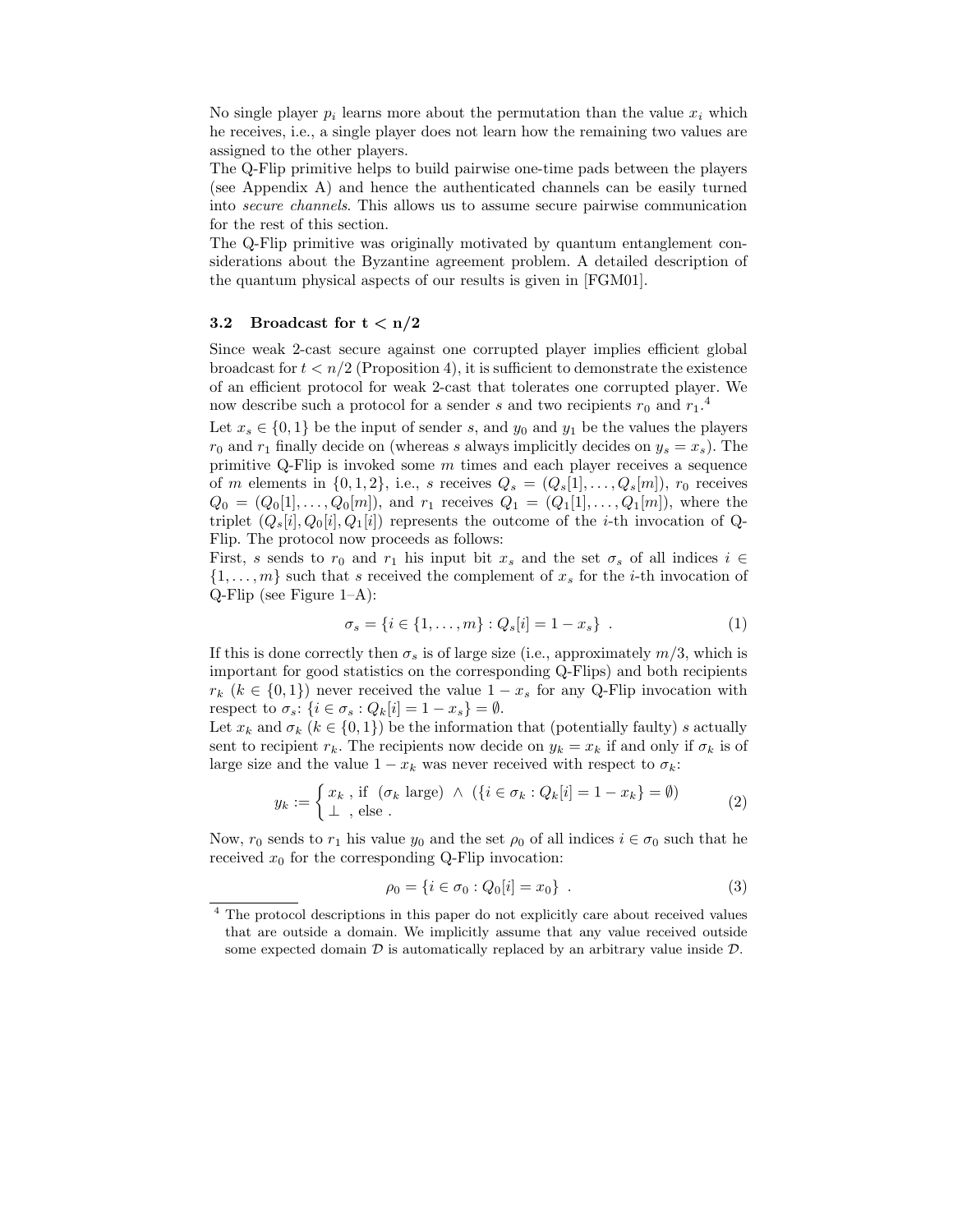

Fig. 1. (A) Possible outcomes of Q-Flip and selection of  $\sigma_s$ ; (B,C) Basic cheating strategies for s and  $r_0$ .

If  $y_0 \neq y_1$  but  $y_0, y_1 \in \{0, 1\}$ ,  $y_1$  now redecides in the following way:

$$
y_1 := \begin{cases} y_0, \text{ if } (\rho_0 \text{ large}) \land (\{i \in \rho_0 \setminus \sigma_1 : Q_1[i] = 2\} \stackrel{\text{almost}}{=} \rho_0) \\ y_1, \text{ else.} \end{cases} (4)
$$

We give a rough argumentation why none of the players can make the protocol fail.

 $r_1$  faulty:  $r_1$  cannot significantly misbehave since  $r_1$  is silent.

- s faulty: In order to make the protocol fail, s must achieve that  $r_0$  and  $r_1$  decide on distinct values  $y_0 \neq y_1$  such that  $y_0, y_1 \in \{0, 1\}$  (Equation (2)) and that  $r_1$  does not redecide on  $y_1 = y_0$  according to Equation (4). The only way to achieve this is to select  $x_0 \in \{0,1\}$  and  $x_1 = 1 - x_0$ , and to basically compose large sets  $\sigma_0$  and  $\sigma_1$  as shown in Figure 1–B (as shown with respect to  $x_0 = 0$ .<sup>5</sup> But then,  $r_0$  learns a large set  $\rho_0$  of indices i (Figure 1–B, last row) such that, mainly,  $i \notin \sigma_1$  and  $Q_1[i] = 2$  which will "convince"  $r_1$  to redecide to  $y_1 = y_0$  according to Equation (4).
- $r_0$  faulty: In order to make the protocol fail,  $r_0$  must achieve that  $r_1$  redecides on  $y_1 = y_0 \neq x_s$  according to Equation (4). Since correct s sends  $\sigma_s =$  ${i \in \{1, ..., m\}}: Q_s[i] = x_s$  to both players,  $r_0$  cannot come up with a large set  $\rho_0$  of indices i such that most of them satisfy  $i \notin \sigma_s$  and  $Q_1[i] = 2$  (see Figure 1–C) since  $r_0$  cannot distinguish between the outcomes corresponding to the first and the last row.<sup>6</sup>

The detailed protocol is described by Protocol Weak 2-Cast. There, two free protocol parameters are introduced,  $m_0$  ( $m_0 = \Omega(m)$ ;  $m_0 < m/6$ ) for asserting that the sets  $\sigma_s$  and  $\rho_0$  are of sufficiently large cardinality, and  $\lambda$  ( $\frac{1}{2} < \lambda < 1$ ) for

<sup>&</sup>lt;sup>5</sup> Note that for every selection  $i \in \sigma_k$   $(k \in \{0,1\})$  such that  $Q_s[i] \neq 1 - x_k$ , it holds with a probability of  $\frac{1}{2}$  that  $Q_k[i] = 1 - x_k$ , which makes  $r_k$  decide on  $\perp$  according to Equation (2).

 $6$  Note, that  $r_0$  completely learns all instances indicated by an arrow but nothing more about the other instances.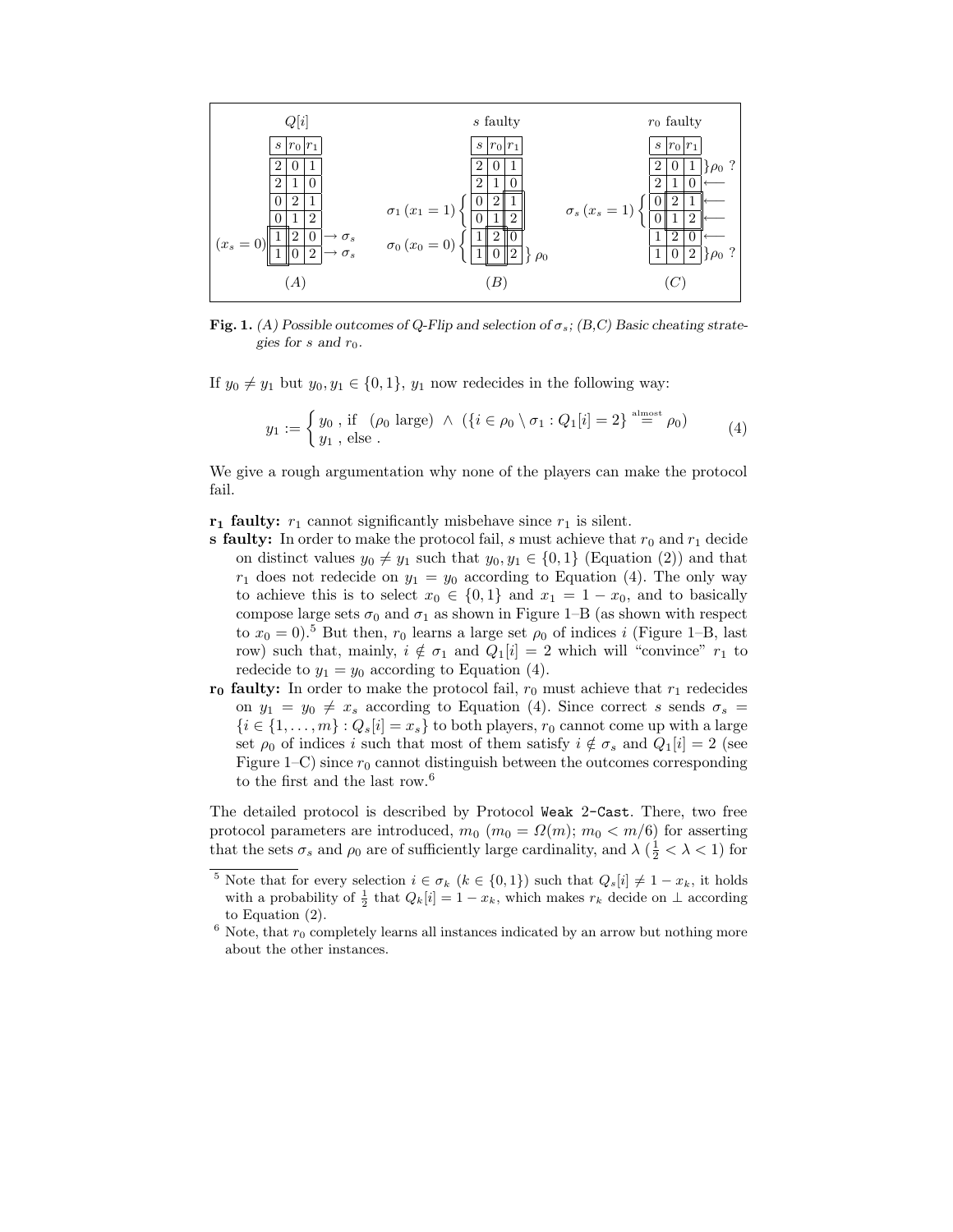**Protocol 2: Weak 2-Cast** [s to send  $x_s \in \{0, 1\}$  to  $r_k$  ( $k \in \{0, 1\}$ )] 0.  $s, r_0, r_1$ : invoke primitive Q-Flip m times; 1.  $s \stackrel{\text{send}}{\longrightarrow} r_0, r_1: x_s, \ \sigma_s = \{i \in \{1, \ldots, m\} : Q_s[i] = 1 - x_s\};\qquad [r_k \text{ receives } x_k, \sigma_k]$ s:  $y_s := x_s$ ; 2.  $r_k$ : if  $(|\{i \in \sigma_k : Q_k[i] = x_k\}| \geq m_0) \wedge (\{i \in \sigma_k : Q_k[i] = 1 - x_k\} = \emptyset)$  then  $y_k := x_k$ else  $y_k := \perp$  fi; 3.  $r_0 \stackrel{\text{send}}{\longrightarrow} r_1: y_0, \ \rho_0 = \{i \in \sigma_0 : Q_0[i] = y_0\};$  [ $r_1$  receives  $y_{01}$  and  $\rho_{01}$ ] 4.  $r_1$ : if  $(\perp \neq y_{01} \neq y_1 \neq \perp) \land (|\rho_{01}| \geq m_0) \land$  $(|\{i \in \rho_{01} \setminus \sigma_1 : Q_1[i] = 2\}| \geq \lambda |\rho_{01}|)$  then  $y_1 := y_{01}$ fi;

the test according to Equation (4). Both parameters will be fixed for the final analysis of the protocol, which is given in Appendix C. The analysis yields:

Theorem 1. In the Q-Flip model, unconditionally secure broadcast and MPC are efficiently achievable for  $t < n/2$ .

*Proof.* The theorem follows from Lemma 9 and Proposition 4.  $\Box$ 

The following observation about the given protocol is important for the construction of our protocol for the model in Section 4.

Observation 1: In Protocol Weak 2-Cast, player  $r_1$  does not send a single message but only participates in a passive way. Even when turning the protocol into 2-cast (by appending Protocol Amplify) the single message sent by  $r_1$  is only considered by  $r_0$  if  $r_0$  has already reliably detected the sender s to be faulty.

# 4 Detectable Broadcast and MPC for  $t < n/2$

We assume the standard communication model with a complete (fully connected) synchronous network of pairwise secure channels among the players. Based on the solution for the model in the previous section, we present a protocol for detectable broadcast and MPC among n players that tolerates  $t < n/2$  corrupted players.

Definition 3. A protocol among n players is said to achieve detectable broadcast if it satisfies the following conditions:

– **Correctness:** If at most  $t < n/2$  players are corrupted during the protocol then all correct players commonly accept or commonly reject the protocol. If they accept then the protocol achieves broadcast.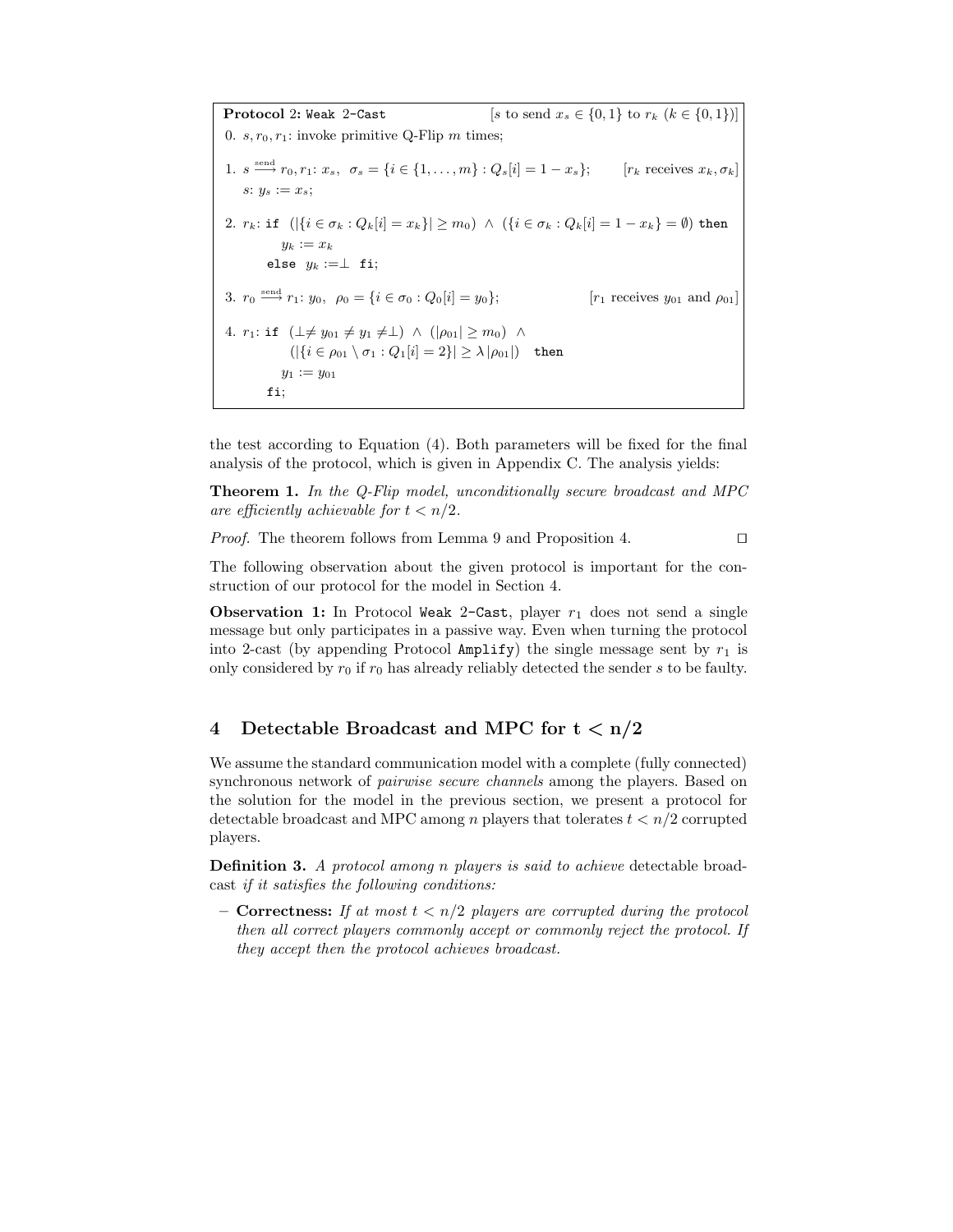- Robustness: If no player is corrupted during the protocol then all players accept.
- Fairness: If any correct player rejects the protocol then the adversary gets no information about the sender's input.

Note the difference between weak broadcast and detectable broadcast. Weak broadcast only guarantees that no two correct players decide on distinct values inside the domain  $D$ . But generally, no player detects whether there are still any correct players that decided on  $\perp \notin \mathcal{D}$ . In contrast, at the end of detectable broadcast, all correct players agree on whether or not broadcast has been achieved.

Along the lines of [BPW91,PW92], detectable broadcast can be extended to a precomputation protocol that, when once successfully completed, will allow for future broadcast secure against  $t < n/2$  corrupted players.

Definition 4. A protocol among n players is said to achieve detectable precomputation for broadcast (or MPC, respectively) if it satisfies the following conditions:

- **Correctness:** If at most  $t < n/2$  players are corrupted during the protocol then all correct players commonly accept or commonly reject the protocol. If they accept then, after the protocol, broadcast (or MPC, respectively) for  $t < n/2$  will be achievable.
- $-$  Robustness: If no player is corrupted during the protocol then all players accept.
- Independence: A correct player's intended input value for any precomputed broadcast (or MPC, respectively) is statistically independent from the information he has sent during the precomputation.

Independence implies, first, that a correct sender is not required to already know his input for any future protocol during the precomputation, and second, that the adversary gets no information about any future inputs by correct senders. As opposed to detectable broadcast, the advantage of detectable precomputation for broadcast is that the preparation is separated from the actual execution of the broadcasts, i.e., only the precomputation is "detectable". As soon as the precomputation has been successfully completed standard broadcast with resilience  $t < n/2$  is achievable. By applying many detectable precomputations in parallel, as many broadcasts can be precomputed for as will be later required. By using the techniques in  $[PW92]$ , in order to be able to perform u later broadcasts, the number of broadcasts to be detectably computed for in advance can be made as low as polynomial in  $n$  and logarithmic in  $u$ .

We now proceed by presenting according protocols for the special case  $n = 3$ and  $t = 1$ . These solutions can then be extended to any n and  $t < n/2$  based on Proposition 4.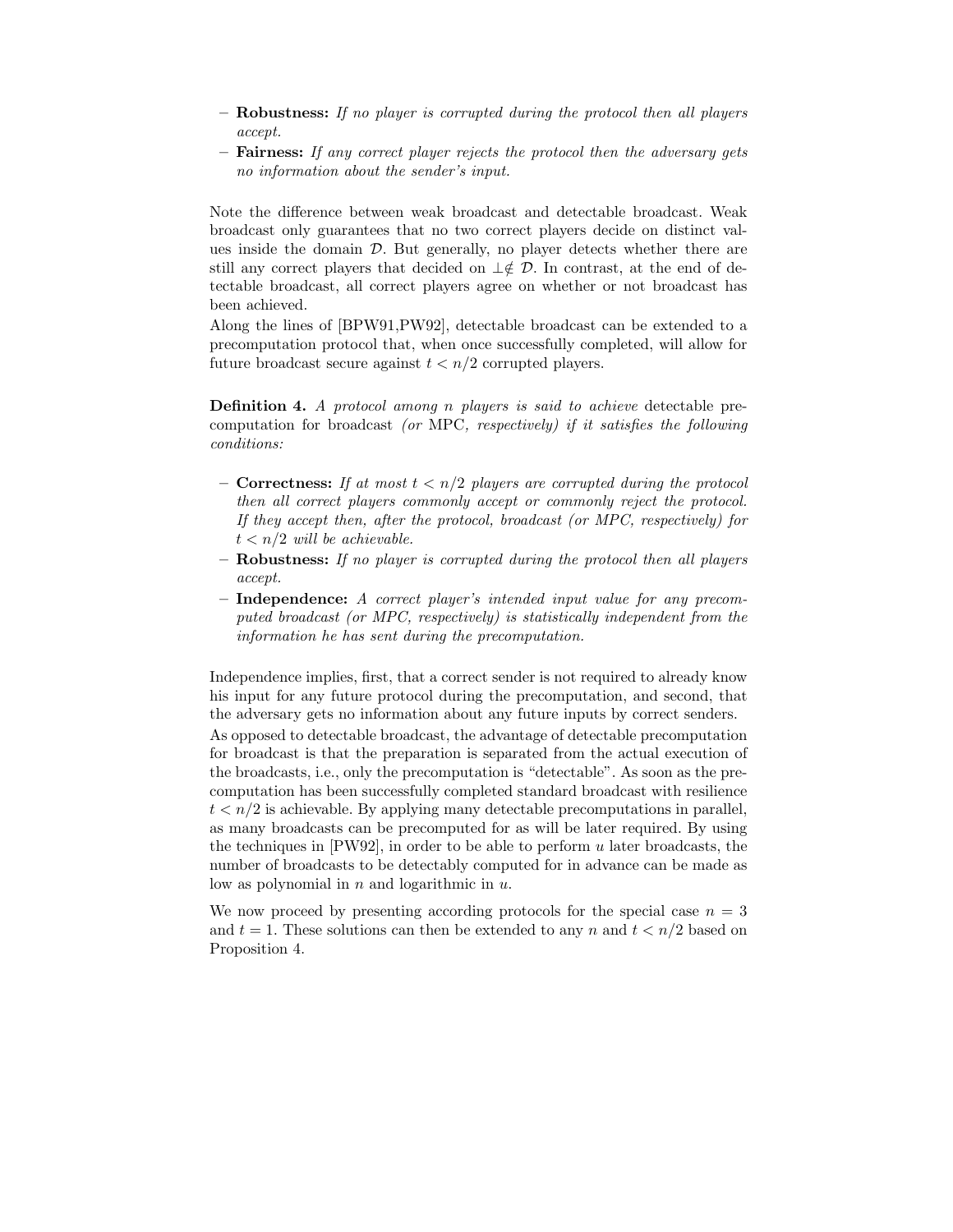#### 4.1 Detectable Precomputation for 2-Cast

The idea of our precomputation is to have recipient  $r_1$  (the silent recipient of Protocol Weak 2-Cast) take the part of the Q-Flip source to correctly distribute sequences Q, and to base future 2-cast on Protocol Weak 2-Cast of Section 3 using  $Q$ . Since  $r_1$  is silent during Protocol Weak 2-Cast, he will not be able to exploit his complete knowledge about Q in order to mislead anybody else but will be able to completely check consistency of information about  $Q$  provided by any other player. In the case that  $r_1$  distributes this information correctly, this setup will allow for some (limited) number of 2-casts by s (and even by  $r_0$  — by having s and  $r_0$  switch their roles).

Clearly, we cannot guarantee that  $r_1$  performs this task correctly. But by crosschecking, s and  $r_0$  will be able to detect any inconsistency in his information that would enable the adversary to make a future 2-cast protocol (based on this information) fail with any reasonable chance.

Finally, any player who has successfully completed this setup procedure will be convinced that the Q-Flip information by  $r_1$  is indeed (mostly) consistent (at least) among all correct players:  $r_1$  since he made up the states himself, and s and  $r_0$  because the cross-check was successful.

However, this does not necessarily imply that the correct players agree on the precomputation outcome. The adversary can still enforce that some correct player successfully completes (i.e., accepts) whereas the other one rejects the outcome. Finally, in order to achieve agreement on the precomputation outcome, we have s and  $r_0$  "2-cast" whether they accept using instances of the 2-cast protocol the precomputation is actually preparing for but such that enough Q-Flip data remains for one or more 2-casts (i.e., for the later 2-cast(s) we are in fact preparing for). Note that these "2-casts" are not necessarily reliable, but:

**Observation 2:** (Note that we can assume that  $t = 1$ , see Proposition 3)

If  $r_1$  distributes inconsistent Q-Flip information then all correct players reject already before the invocation of the two final 2-cast protocols. Hence, if any correct player still accepts just before the invocation of the two final 2-cast protocols then the Q-Flip information is consistent and hence the those protocols achieve 2-cast.

Hence, if either s or  $r_0$  "2-casts" his rejection at the end of the precomputation then all correct players that are not yet rejecting redecide to reject (since they know that the final 2-cast protocols are reliable). On the other hand, if the final 2-cast protocols are unreliable, then all correct players have already decided to reject before, and they simply ignore whatever is communicated during the last round.

We now proceed with a more detailed description of the protocol in three steps. Protocol VerifSetup describes how  $r_1$  prepares and distributes Q and how s and  $r_0$  cross-check their information gotten from  $r_1$ . Protocol Conditional 2-Cast describes an algorithm for 2-cast based on sequences Q as generated by player  $r_1$ . Finally, these two protocols are combined in order to obtain our final protocol for detectable precomputation, Protocol OptPrecomp.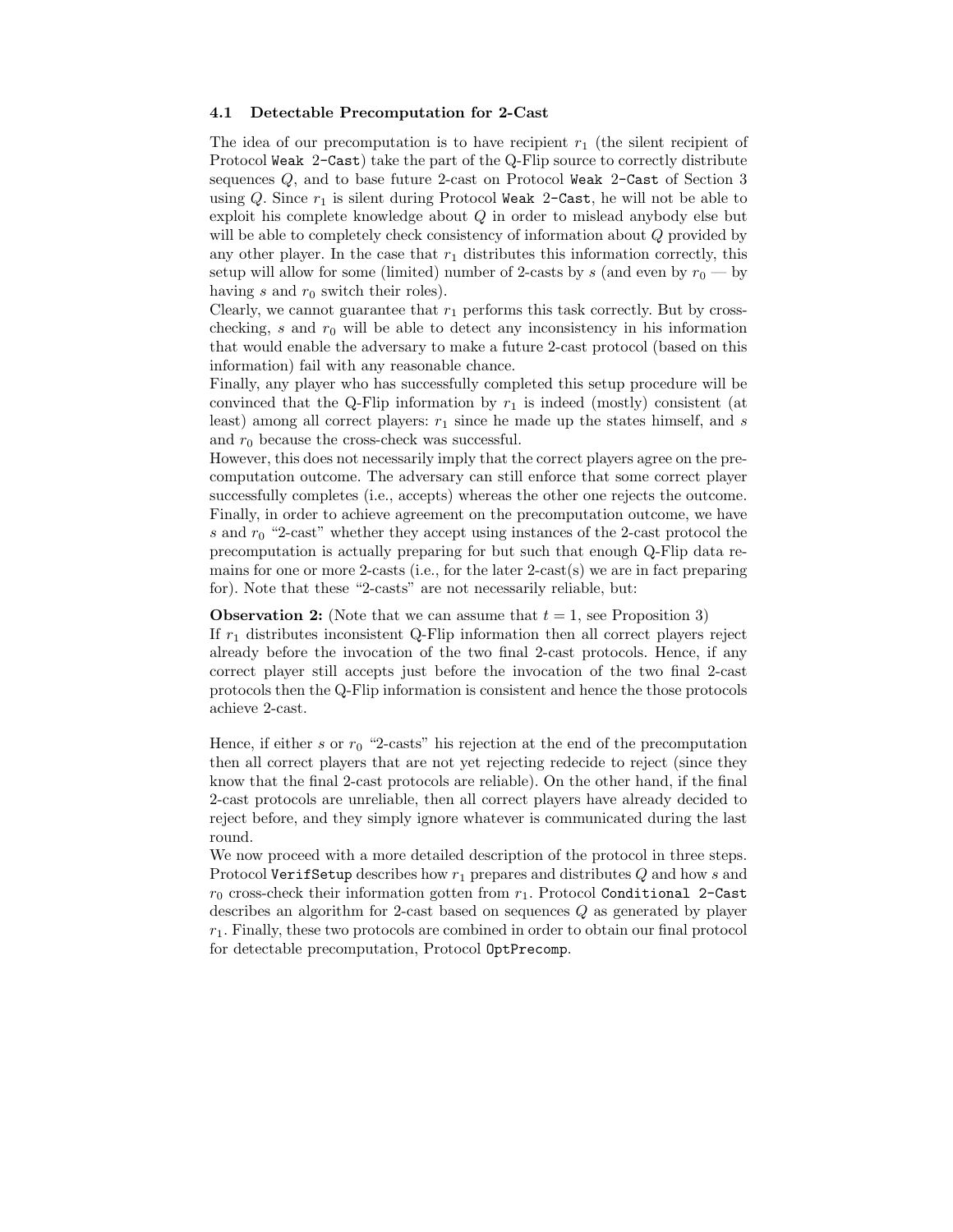Verifiable Setup of Q-Flip Information A straightforward way to get a verifiably correct setup  $Q$  would be a cut-and-choose manner where  $r_1$  prepares more information than finally required of which s and  $r_0$  would select a random part for testing which then would be discarded whereas the remaining part would be kept. The problem of this approach is that also  $r_1$  (who sets up the states) must learn which part has been discarded — information that would have to be distributed by broadcast, which is not yet available.

As a consequence, in the following protocol, yet some partial information is tested by s and  $r_0$  but is not discarded. It can be shown that the information thus leaked to  $s$  and  $r_0$  will not help anyone of them in order to disrupt the final 2-cast based on this setup.

**Protocol 3: VerifSetup** [ $s, r_0, r_1$  to prepare shared Q-Flip Information]

- 0. All players start with status ACCEPT.
- 1.  $r_1$  sets up  $m = 6\mu$  Q-Flip states each such that each possible outcome occurs exactly  $\mu$  times; randomly permutes the states, and secretly sends the according values to s and  $r_0$ .
- 2. s and  $r_0$  locally check whether they hold exactly  $\frac{m}{3} = 2\mu$  of each value  $(0, 1, 2)$ . Anybody whose check fails changes to status REJECT.
- 3.  $r_0$  sends to s his status (ACCEPT or REJECT) and, if he accepts,  $\tau \ll m$ random indices in  $\{1, \ldots, m\}$  and his according values.
- 4. s checks whether all those values from  $r_0$  differ from his own values for the according states. If  $r_0$  sent REJECT or if the check fails (i.e., reveals collisions) then s sets his status to REJECT.

5. s tells  $r_0$  his status.

6. If s sent REJECT then  $r_0$  sets his status to REJECT.

Notice that  $r_1$  can undetectedly misbehave by distributing the 6 possible states with non-uniform cardinality, e.g., by repeatedly setting up only the three states determined by  $(Q_s[i] = 0, Q_0[i] = 1), (Q_s[i] = 1, Q_0[i] = 2)$ , and  $(Q_s[i] = 1, Q_0[i] = 1)$  $2, Q_0[i] = 0$  – which makes s and  $r_0$  nevertheless accept according to steps 2 and 4. However, regarding players s and  $r_0$  being correct we shall see that, for the final 2-cast protocol, we only require that each player holds  $2\mu$  of each value in  $\{0, 1, 2\}$  and that there are (almost) no collisions  $Q_s[i] = Q_0[i]$ .

Conditional 2-Cast Conditional 2-cast is a protocol based on one instance of protocol VerifSetup. The goal of this protocol is that, given that any correct player accepted the setup protocol, the protocol achieves 2-cast with overwhelming probability. Note that besides its termination we do not require anything for this protocol for the case that all correct players rejected the setup protocol.

The protocol is described by Protocol Conditional 2-Cast, which is basically still the same as for the model of Section 3 (i.e., Protocol Weak 2-Cast followed by Protocol Amplify). We give a short motivation for the changes compared to the former protocol.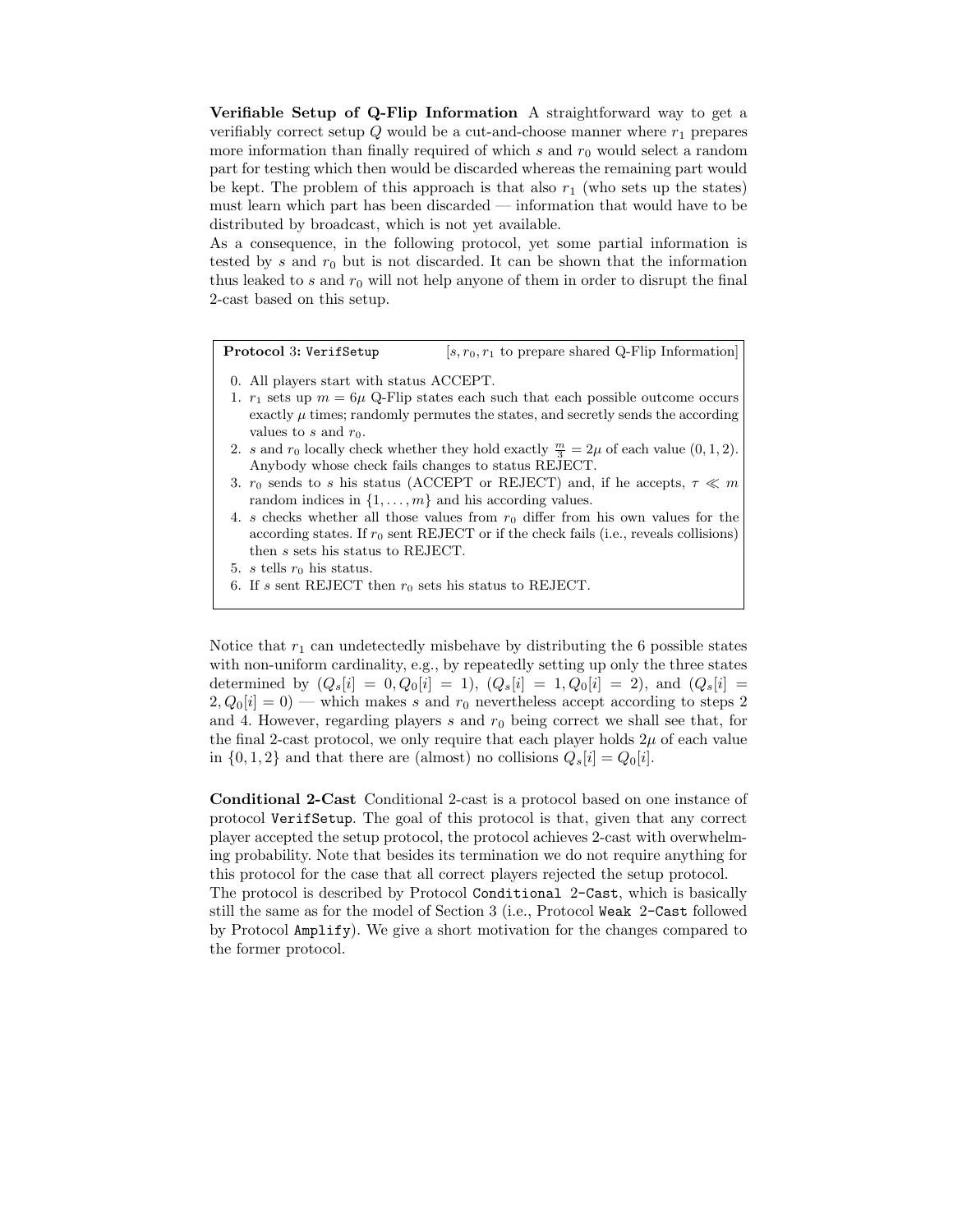- $-$  Step 0 drops out since the Q-Flips are provided by Protocol VerifSetup.
- Step 1:  $r_1$  has full knowledge of  $Q$  hence only  $x_s$  is sent to  $r_1$ .
- Step 2: We exploit that exactly  $2\mu$  of each value must be prepared (as is required by Protocol VerifSetup) in order to enforce good statistical properties of  $\sigma_0$ . Note that the condition  $(|\{i \in \sigma_0 : Q_0[i] = x_0\}| \geq m_0)$  must not be checked anymore because faulty  $r_1$  could have undetectedly avoided such states during setup. The only thing to be checked is that s claims no collisions — which is weakened to allow  $\varepsilon_0$  collisions because  $r_1$  undetectedly could have set up a small portion of such errors.
- Step 3:  $r_0$  sends his original data from s since  $r_1$  can recalculate everything.

**Protocol 4: Conditional 2-Cast** [s to distribute  $x_s \in \{0,1\}$  to  $r_k$  ( $k \in \{0,1\}$ )] 1.  $s \stackrel{\text{send}}{\longrightarrow} r_0, r_1: x_s;$  $[r_k (k \in \{0, 1\})$  receives  $x_k]$  $s \stackrel{\text{send}}{\longrightarrow} r_0: \sigma_s = \{i \in \{1, \ldots, m\} : Q_s[i] = 1 - x_s\};$  [ $r_0$  receives  $\sigma_0$ ] s:  $y_s := x_s$ ; 2.  $r_0$ : if  $(|\sigma_0| = 2\mu) \wedge (|\{i \in \sigma_0 : Q_0[i] = 1 - x_0\}| < \varepsilon_0)$  then  $y_0 := x_0$ else  $y_0 := \perp$  fi;  $r_1: y_1 := x_1;$ 3.  $r_0 \stackrel{\text{send}}{\longrightarrow} r_1$ :  $x_0$ ,  $\sigma_0$ ;  $[r_1]$  receives  $x_{01}$  and  $\sigma_{01}$ 4.  $r_1$ : determine  $y_{01}$  as  $r_0$  determines  $y_0$  according to step 2;  $\rho_{01} := \{i \in \sigma_{01} : Q_0[i] = y_{01}\};$ if  $(\perp \neq y_{01} \neq y_1 \neq \perp) \wedge (|\rho_{01}| \geq m_0) \wedge$  $(|\{i \in \rho_{01} : Q_1[i] = 2\}| \ge \lambda |\rho_{01}|)$  then  $y_1 := y_{01}$ fi; 5. Amplify;

**Definition 5.** Let  $P_{\text{fail}|\text{acc}}$  be the probability that conditional 2-cast based on Q (as computed by the corresponding protocol VerifSetup) does not achieve 2 cast, given that one correct player  $(s, r_0, \text{ or } r_1)$  accepted at the end of protocol VerifSetup.

It remains to prove that  $P_{\text{fail}_{\text{acc}}}$  can be made negligibly small (with the protocol remaining efficient). Our detailed proof would exceed the space limits of this paper and is hence omitted. We restrict ourselves to an informal (though plausible) argument:

– faulty s or  $r_0$  cannot successfully misbehave since then  $r_1$  is correct and sets up Q correctly; and only a small part of the states is revealed during the precomputation phase.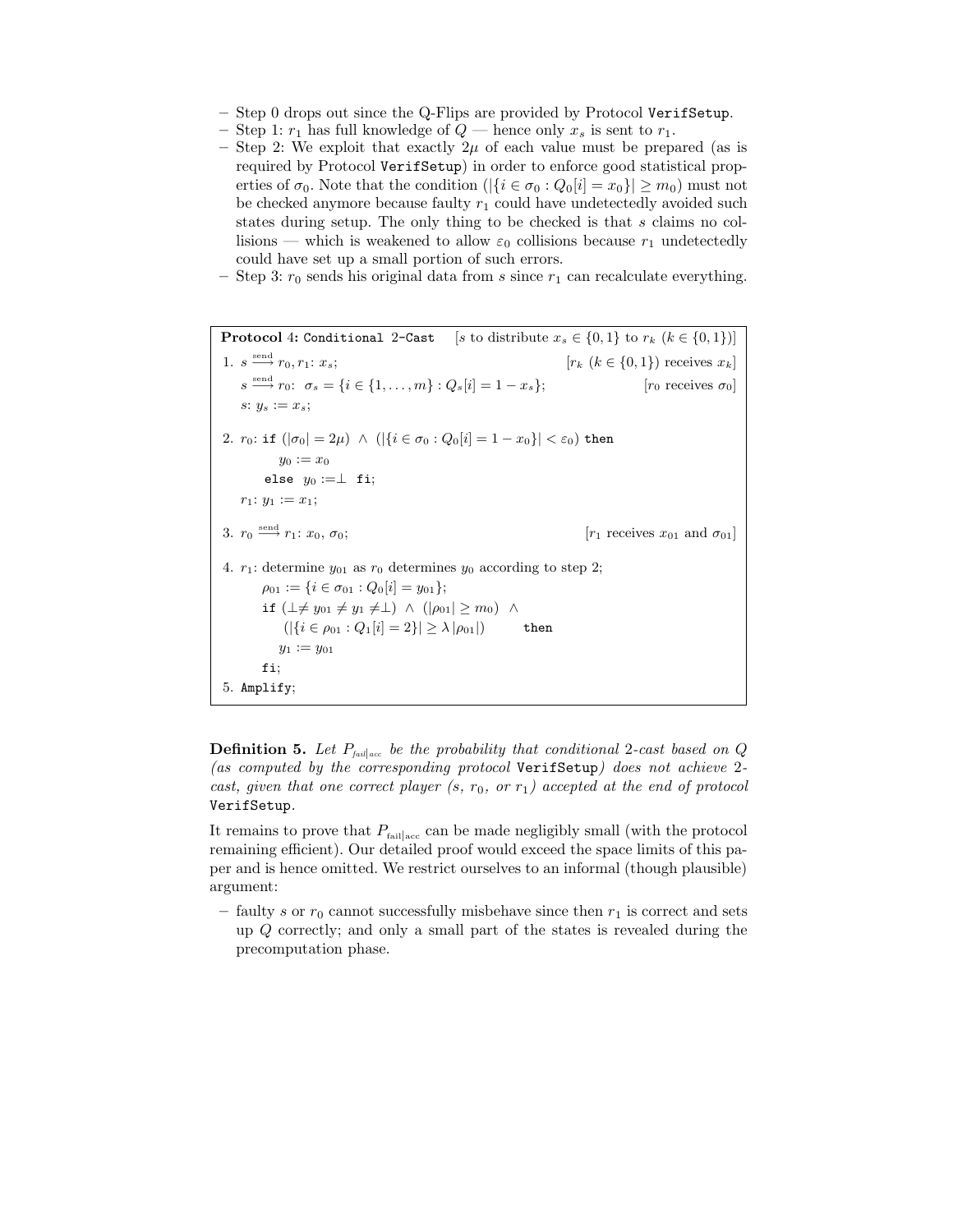$- r_1$  cannot successfully misbehave since Q can only contain a small fraction of incorrect triplets (otherwise the precomputation would have failed), and since  $r_1$  is silent.<sup>7</sup>

**Lemma 1.** There exist parameters  $\mu$ ,  $\tau < \mu$ ,  $\varepsilon_0$ ,  $m_0$ , and  $\lambda$  for the protocols VerifSetup and Conditional 2-Cast such that the following conditions hold:

- If Protocol Conditional 2-Cast with the given parameters is based on a set Q that has been set up with Protocol VerifSetup with the given parameters which itself has been accepted by at least one correct player then the probability  $P_{\text{fail} | \text{acc}}$  that the protocol does not achieve 2-cast is exponentially small  $in<sub>II</sub>$
- Independently of Q, the protocol always terminates.

Detectable Precomputation for b later 2-casts The final protocol for detectable precomputation is described in detail by Protocol OptPrecomp. It precomputes shared information for b later broadcast instances.

**Protocol 5: OptPrecomp** [s,  $r_0, r_1$  to precompute for b 2-casts]

- 0. All players start in a status of ACCEPT.
- 1. Run  $b + 2$  executions of Protocol VerifSetup resulting in sets  $S_1, \ldots, S_{b+2}$  of Q-Flip information.
- 2. s and  $r_0$  decide on ACCEPT if and only if they accepted all  $b + 2$  executions of Protocol VerifSetup in step 1.
- 3. s and  $r_0$  broadcast their status by applying Protocol Conditional 2-Cast with help of the sets  $S_{b+1}$  and  $S_{b+2}$ .
- 4. Anybody who received REJECT for one of the 2-casts sets his status to RE-JECT.

We now show that, whenever the probability  $P_{\text{fail}|\text{acc}}$  is negligible, the correct players agree on their decision at the end of the precomputation and that, in case they accept, all  $b$  later 2-casts work correctly — both with overwhelming probability.

### Lemma 2.

- 1. At the end of protocol OptPrecomp the correct players will agree on their decision (ACCEPT or REJECT) with an error probability of at most  $P_1 \leq$  $2P_{\mathit{fail|acc}}$ . Moreover, if all players are correct, they will all agree on  $\mathit{ACCEPT}$ with error probability 0.
- 2. If the correct players accept the precomputation then, with an overall error probability of at most  $P_2 \leq bP_{\text{fail} | \text{acc}}$ , all b later 2-casts work reliably. Moreover, if all players are (and will be) correct, then all 2-casts work with error probability 0.

 $7$  More precisely, the single message by  $r_1$  that is sent during the amplification protocol in step 5 is only considered if  $r_1$  is in fact correct.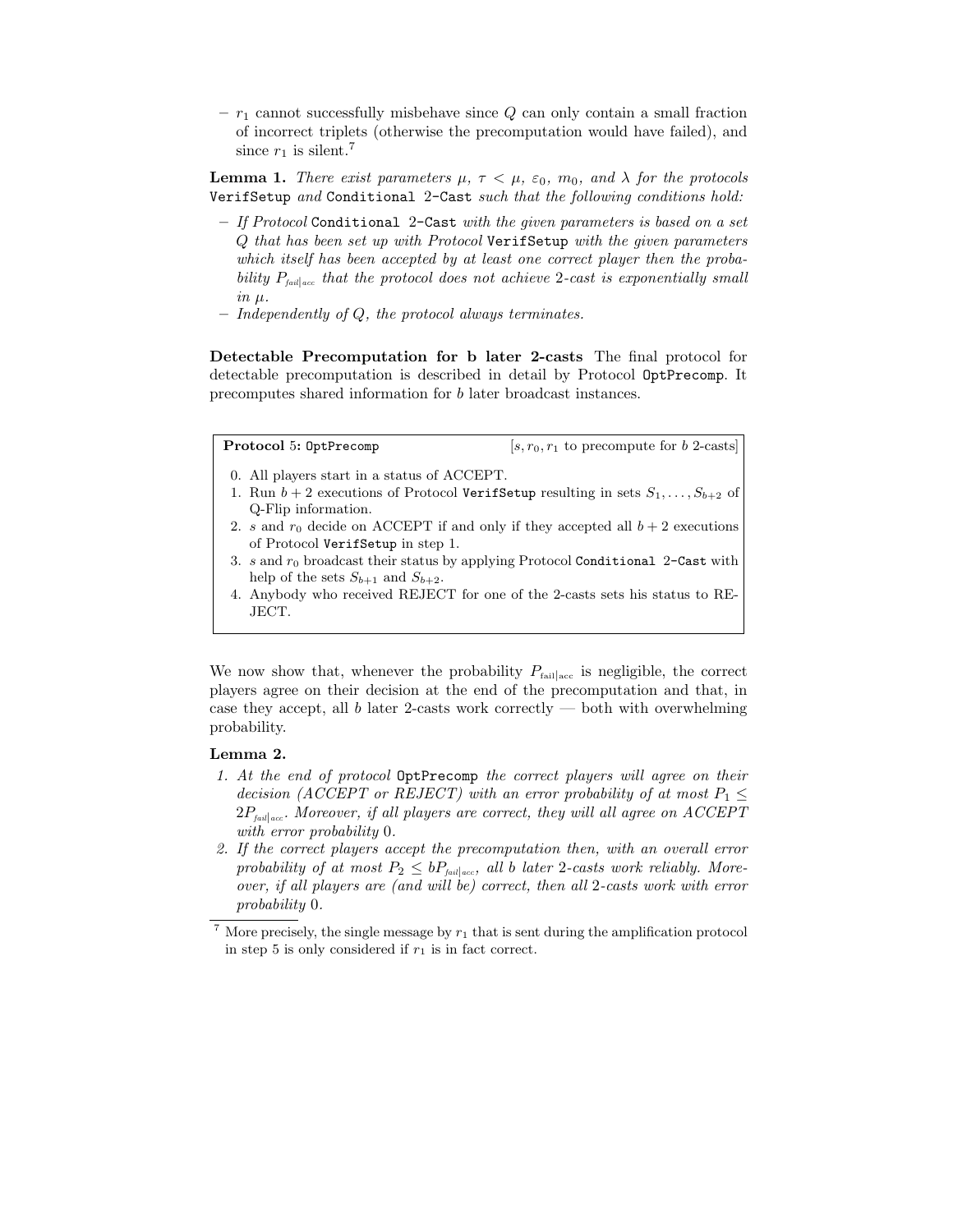#### Proof.

- 1. We distinguish two cases.
	- (a) At least one correct player accepts after step 2 of the protocol: Then each conditional 2-cast in step 3 achieves 2-cast with an error probability of at most  $P_{\text{fail}|\text{acc}}$  (see Definition 5). If now all correct players reject at the end of the protocol we are done. On the other hand, suppose that any correct player accepts at the end of the protocol. This player neither sent nor received a REJECT during step 3, and hence, with an error probability of at most  $P_1 \leq 2P_{\text{fail}|\text{acc}}$ , no other player sent or received a REJECT during step 3, and all correct players accept after step 4.
	- (b) All correct players reject after step 2: Since no correct player ever changes from REJECT to ACCEPT, all correct players will reject at the end of the protocol.

Finally, it can be easily seen by inspection that, in the case that all players are correct, all players agree on ACCEPT with error probability 0.

2. Any correct player that accepts at the end of the protocol already accepts after step 2 of the protocol and hence, by the definition of  $P_{\text{fail} | \text{acc}}$ , the overall error probability is at most  $P_2 \leq bP_{\text{fail}|acc}$ . Furthermore, if all players are (and will be) correct, none of the 2-cast protocols can fail.  $\square$ 

The full analysis of Protocol OptPrecomp together with Lemma 2 and Proposition 3 yields:

Lemma 3. In the secure-channels model, efficient detectable precomputation for 2-cast among  $n = 3$  players is achievable for any number of actively corrupted players  $(t < n)$ .

Together with Proposition 1 we get:

Corollary 1. In the secure-channels model, efficient detectable precomputation for MPC among  $n = 3$  players secure against one actively corrupted player  $(t = 1)$  is achievable.

### 4.2 Detectable Precomputation for General n

In order to obtain a detectable precomputation protocol for general n and  $t \leq$  $n/2$ , Protocol OptPrecomp can be applied in parallel for each triple of players and for every selection of a sender among them (i.e.,  $3\binom{n}{3}$  parallel protocols). We only need the following, minor changes:

1. The steps 5 of all parallel invocations of protocol VerifSetup are merged by having each of the  $n$  players tell each other whether or not he accepts with respect to all triples he is involved in, and to have each player reject in step 6 on any single reception of REJECT.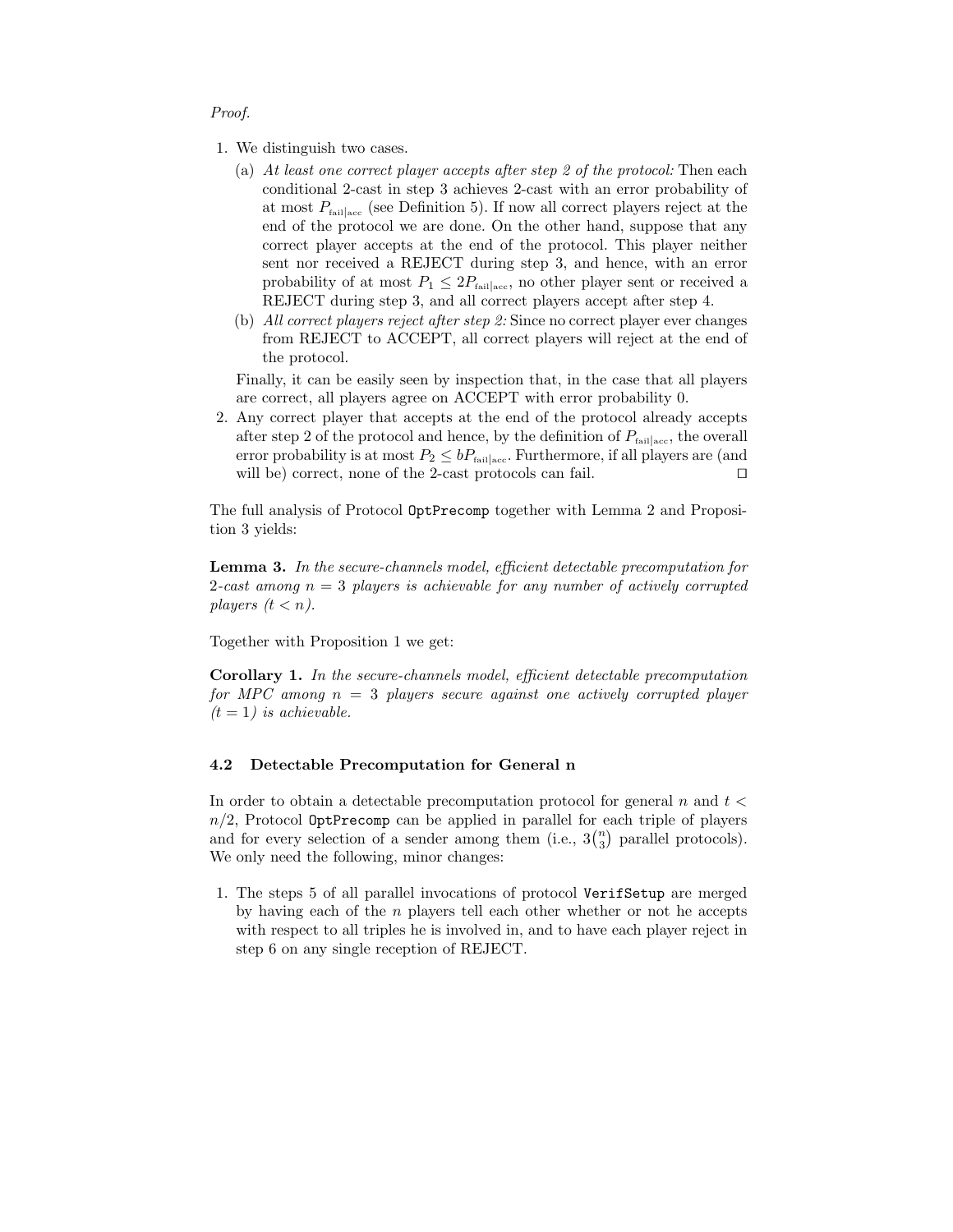- 2. Protocol Conditional 2-Cast is turned into global conditional broadcast by applying the construction in [FM00].<sup>8</sup>
- 3. The steps 3 of all parallel invocations of protocol OptPrecomp are merged by having each player globally broadcast his status and by having the players decide to reject in step 4 on one single reception of REJECT for any one of the broadcasts.
- 4. In the final (conditional) broadcast protocol, each player of each a triple is involved as a sender in 2t different 2-casts with respect to this triple [FM00]. Furthermore, n instead of 2 conditional broadcasts are executed during step 3 of Protocol OptPrecomp. Hence, instead of  $b + 2$  invocations of VerifSetup,  $2t(b+n)$  of them are required for each triple of players and for each selection of a sender among them.

The following Theorem immediately follows:

**Theorem 2.** In the secure-channels model, efficient detectable precomputation for broadcast and MPC for n players and  $t < n/2$  is achievable.

Furthermore, detectable MPC can even be achieved in a slightly weaker model than with secure channels, namely in a model with classical authenticated channels and quantum channels. Since every player has the possibility to initiate rejection of the precomputation, we can apply quantum key agreement [BB84] in parallel to Protocol OptPrecomp. Whenever any quantum channel between two correct players would be eavesdropped they would detect it and just initiate rejection of the whole precomputation.

Theorem 3. In the model with classical authenticated channels and quantum channels, efficient detectable precomputation for broadcast and MPC for n players and  $t < n/2$  is achievable.

### 5 Conclusions

To the best of our knowledge we have given the first examples of unconditionally secure protocols for broadcast and MPC in the secure channels model that tolerate  $t < n/2$  active player corruptions from scratch, i.e., without any additional assumptions on the communication — at least in a way that the adversary cannot achieve anything more than make all players commonly abort the protocol. For the case of  $n = 3$  players this is strictly more than previously achieved. For the case of general  $n > 3$  it is achieved at the price that the adversary may cause non-completion only by corrupting one single player but requiring permanent corruption.

<sup>8</sup> Replacing every invocation of ordinary 2-cast by conditional 2-cast in their protocol immediately yields conditional global broadcast since a player who accepts after step 2 of the merged Protocol OptPrecomp knows that all triples involving correct players share correct Q-Flip information.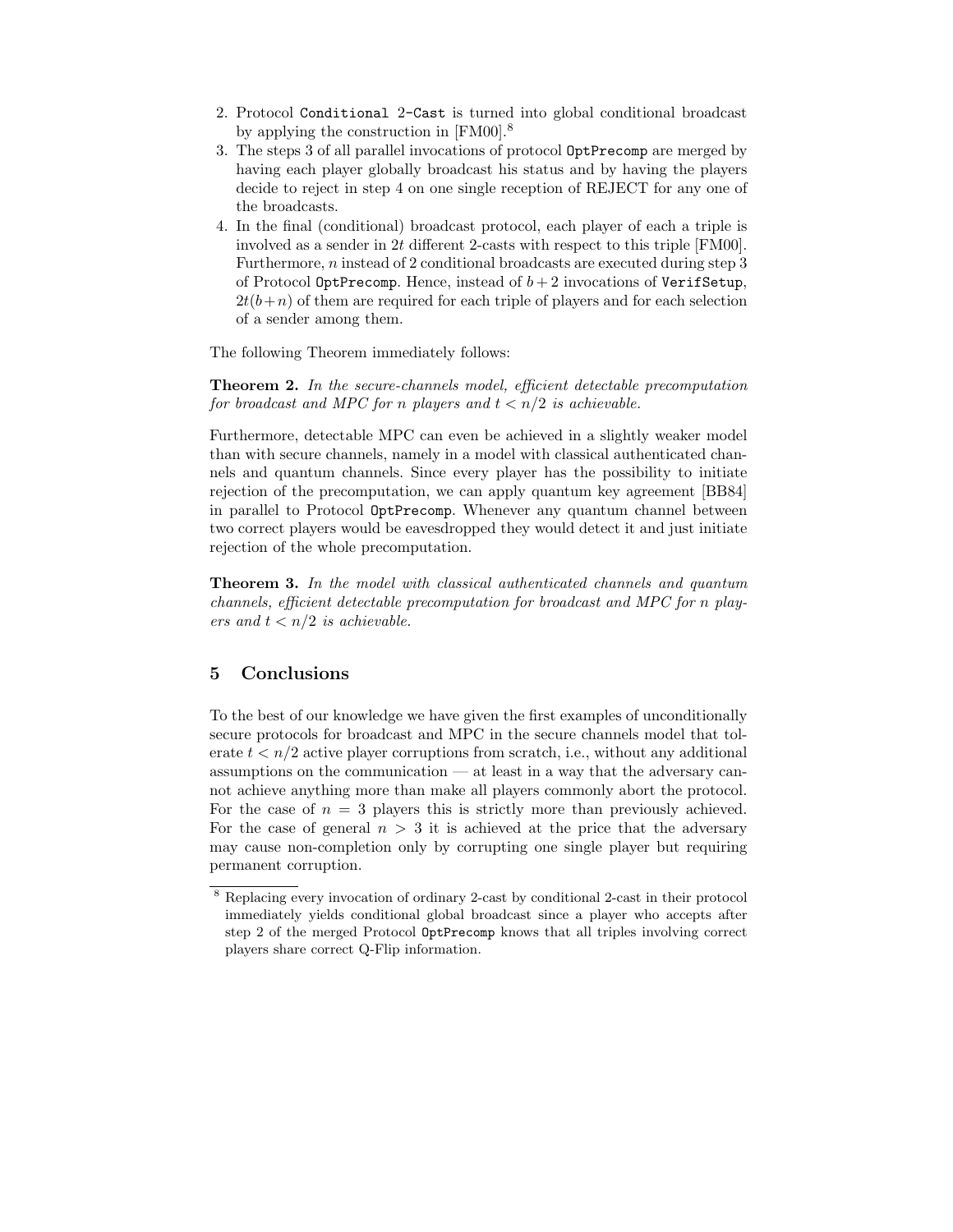### References

- [BB84] C. H. Bennett and G. Brassard. An update on quantum cryptography. In Proceedings of CRYPTO 84, volume 196 of Lecture Notes in Computer Science, pp. 475–480. Springer-Verlag, 1985, 19–22 Aug. 1984.
- [Bea89] D. Beaver. Multiparty protocols tolerating half faulty processors. In Proceedings of CRYPTO '89, volume 435 of Lecture Notes in Computer Science, pp. 560–572. Springer-Verlag, 1990, 20–24 Aug. 1989.
- [BGW88] M. Ben-Or, S. Goldwasser, and A. Wigderson. Completeness theorems for non-cryptographic fault-tolerant distributed computation. In Proc. 20th ACM Symposium on the Theory of Computing (STOC), pp. 1–10, 1988.
- [BPW91] B. Baum-Waidner, B. Pfitzmann, and M. Waidner. Unconditional byzantine agreement with good majority. In Proceedings of STACS '91, volume 480 of LNCS, pp. 285–295, Hamburg, Germany, 14–16 Feb. 1991. Springer.
- [CCD88] D. Chaum, C. Crépeau, and I. Damgård. Multiparty unconditionally secure protocols (extended abstract). In Proc. 20th ACM Symposium on the Theory of Computing (STOC), pp. 11–19, 1988.
- [CDD<sup>+</sup>99] R. Cramer, I. Damgård, S. Dziembowski, M. Hirt, and T. Rabin. Efficient multiparty computations secure against an adaptive adversary. In Proceedings of EUROCRYPT '99, Lecture Notes in Computer Science, 1999.
- [Chv79] V. Chvatal. The tail of the hypergeometric distribution. Discrete Mathematics, 25:285–287, 1979.
- [DFF<sup>+</sup>82] D. Dolev, M. J. Fischer, R. Fowler, N. A. Lynch, and H. R. Strong. An efficient algorithm for Byzantine agreement without authentication. Information and Control, 52(3):257–274, Mar. 1982.
- [FGM01] M. Fitzi, N. Gisin, and U. Maurer. Quantum solution to the byzantine agreement problem. To appear at Physical Review Letters, 87(21). Preliminary version: Quantum Physics, abstract quant-ph/0107127, 2001.
- [FGMO01] M. Fitzi, J. A. Garay, U. Maurer, and R. Ostrovsky. Minimal complete primitives for unconditional multi-party computation. In Proceedings of CRYPTO '01, Lecture Notes in Computer Science, 2001.
- [FLM86] M. J. Fischer, N. A. Lynch, and M. Merritt. Easy impossibility proofs for distributed consensus problems. Distributed Computing, 1:26–39, 1986.
- [FM00] M. Fitzi and U. Maurer. From partial consistency to global broadcast. In Proceedings of STOC '00, pp. 494–503, Portland, Oregon, 2000. ACM.
- [GMW87] O. Goldreich, S. Micali, and A. Wigderson. How to play any mental game a completeness theorem for protocols with honest majority. In Proceedings of STOC '87, pp. 218–229, 1987.
- [Hoe63] W. Hoeffding. Probability inequalities for sums of bounded random variables. Journal of the American Statistical Association, 58(301):13–30, 1963. [KY] A. Karlin and A. C. Yao. Manuscript.
- [PSL80] M. Pease, R. Shostak, and L. Lamport. Reaching agreement in the presence of faults. Journal of the ACM, 27(2):228–234, Apr. 1980.
- [PW92] B. Pfitzmann and M. Waidner. Unconditional byzantine agreement for any number of faulty processors. In Proceedings of STACS '92, volume 577 of LNCS, pp. 339–350. Springer, 1992.
- [RB89] T. Rabin and M. Ben-Or. Verifiable secret sharing and multiparty protocols with honest majority. In Proceedings of STOC '89, pp. 73-85, 1989.
- [TC84] R. Turpin and B. A. Coan. Extending binary Byzantine Agreement to multivalued Byzantine Agreement. Information Processing Letters, 18(2):73–76, Feb. 1984.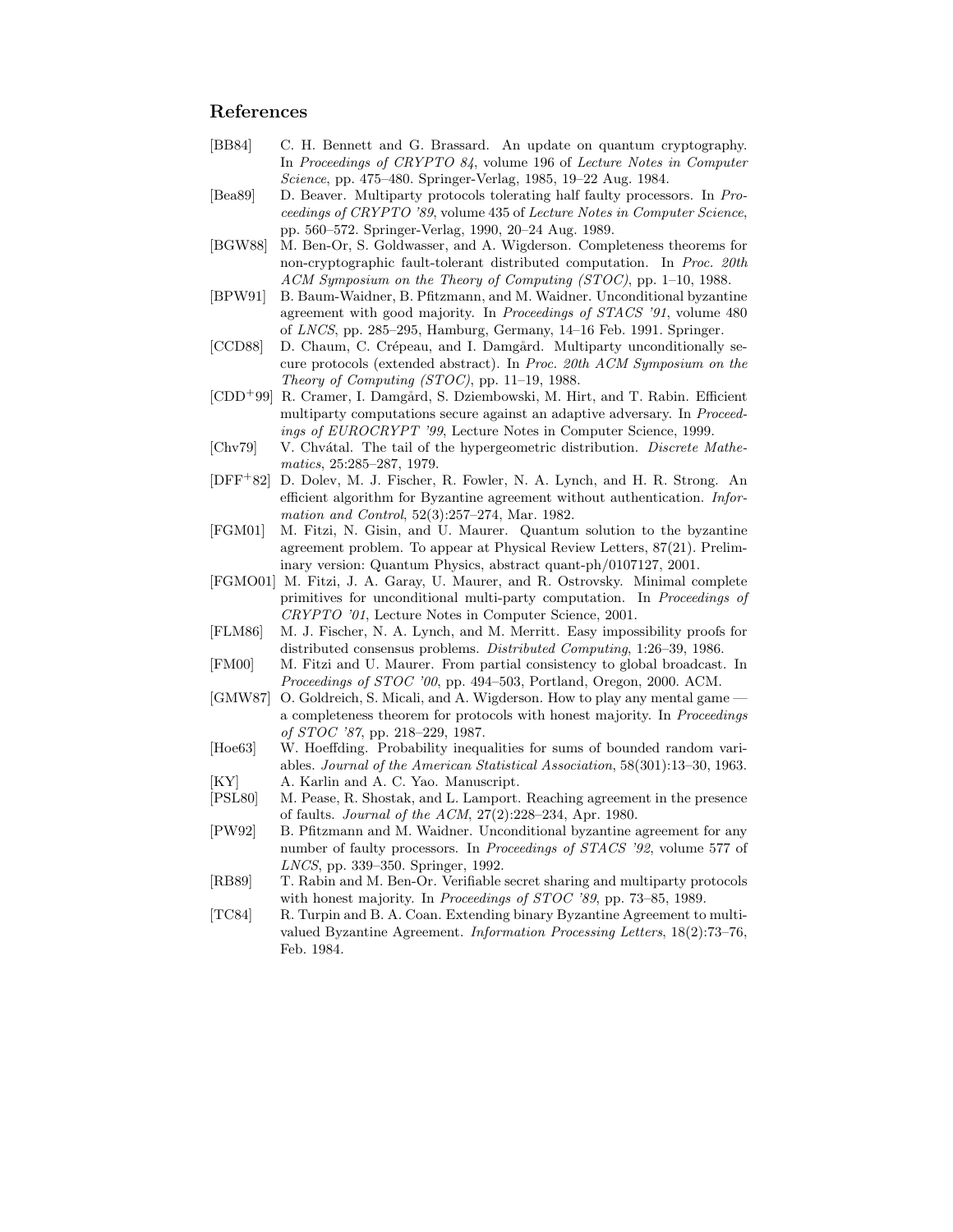[Yao82] A. C. Yao. Protocols for secure computations. In Proceedings of FOCS '82, pp. 160–164, 1982.

### A Generation of One-Time Pads in the Q-Flip Model

Alice and Bob can generate a one-time pad (OTP) of length approximately k by using 3k Q-Flip invocations shared with an arbitrary third player Charlie and reporting to each other where they got a value different from 2. By this exchange of information Charlie does not get any additional information about the actual outcome of the Q-Flip invocations. Finally, the OTP is formed by those Q-Flip instances where both, Alice and Bob, got either 0 or 1, e.g., by Alice's according bits — which are the complements of Bob's.

# B Chernoff and Hoeffding Bounds

For a detailed analysis of our protocols we will apply Chernoff and Hoeffding bounds [Hoe63,Chv79] in order to estimate upper bounds on their error probabilities.

The Chernoff bound gives an upper bound on the probability that of  $n$  independent Bernoulli trials the outcome deviates from the expected value by a given fraction.

Let  $X_i$  ( $1 \leq i \leq n$ ) be a sequence of independent random variables with expected value  $\mu$ . By  $\mathcal{C}(\mu, n, \lambda)$  we denote the Chernoff bound as follows

$$
\lambda < 1 : C_1(\mu, n, \lambda) = \text{Prob}(\sum_{i=1}^n X_i \le \lambda \mu n) \le e^{-\frac{\mu n}{2}(1-\lambda)^2}
$$
  

$$
\lambda > 1 : C_1(\mu, n, \lambda) = \text{Prob}(\sum_{i=1}^n X_i \ge \lambda \mu n) \le e^{-\frac{\mu n}{3}(\lambda - 1)^2}
$$
 (5)

Furthermore, a bound by Hoeffding can be used to estimate tail probabilities of hypergeometric distributions. By the term  $\mathcal{H}(N, K, n, k)$  we refer to a setting where  $N$  items are given of which  $K$  are "good". The experiment consists of selecting n out of the N items at random, and  $\mathcal{H}(N, K, n, k)$  denotes the probability that at least k of the n selections are "good". Let  $t = \frac{k}{n} - \frac{K}{N}$ . The following inequation holds for any t such that  $0 \le t \le 1 - \frac{K}{N}$  [Chv79],

$$
\mathcal{H}(N, K, n, k) = \sum_{i=k}^{n} {K \choose i} {N-K \choose n-i} {N \choose n}^{-1} \le e^{-2t^2 n} .
$$
 (6)

# C Broadcast and MPC with an External Information Source: Details

**Lemma 4.** Let  $\lambda_0 < 1$  and  $\lambda_1 > 1$ . The probability  $P_{stats}$  that of m invocations of Q-Flip any one of the six possible outcomes in  $\{(0,1,2), \ldots, (2,1,0)\}$  occurs either less than  $m_0 = \lambda_0 \frac{m}{6} < \frac{m}{6}$  or more than  $m_1 = \lambda_1 m > \frac{m}{6}$  times satisfies  $P_{stats} \leq 6 \ max(\mathcal{C}_\downarrow(\frac{1}{6},m,\lambda_0),\mathcal{C}_\uparrow(\frac{1}{6},m,\lambda_1)).^9$ 

<sup>&</sup>lt;sup>9</sup> See Appendix B for the definition of  $C_{\downarrow}$  and  $C_{\uparrow}$ .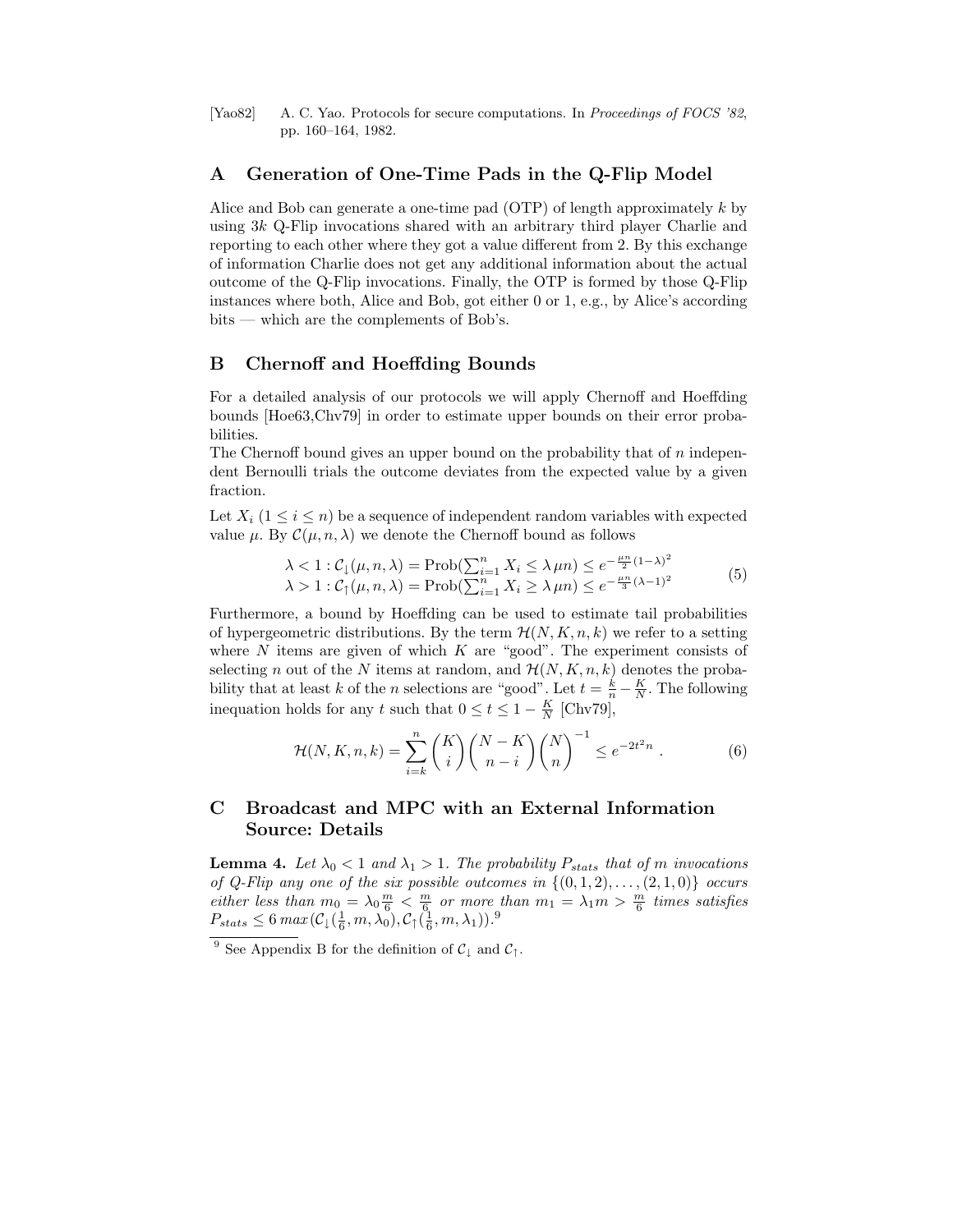*Proof.* The according probability for each particular outcome, e.g.  $(0, 1, 2)$ , can be independently estimated by the Chernoff bound (with random variable  $X_i$ representing the  $i$ -th Q-Flip). The overall probability is at most as large as the sum of these six probabilities (union bound).  $\Box$ 

Lemma 5 (All players correct). If all players are correct and each possible outcome of Q-Flip appears at least  $m_0$  times, then protocol Weak 2-Cast achieves weak 2-cast.

*Proof.* By the given assumptions we have  $\sigma_s = \sigma_0 = \sigma_1$  and  $x_s = x_0 = x_1$  after step 1 of the protocol. Since  $\sigma_s = \{i \in \{1, \ldots, m\} : Q_s[i] = 1 - x_s\}$ , it holds for both recipients  $r_k$  that

$$
\{i \in \sigma_k : Q_k[i] = 1 - x_k\} = \emptyset \quad \wedge \quad |\{i \in \sigma_k : Q_k[i] = x_k\}| \ge m_0 \; .
$$

Hence  $y_0 = y_1 = x_s$  after step 3 and hence also at the end of the protocol.  $\square$ 

The following corollary follows from Observation 1 on page 6.

Corollary 2  $(r_1$  possibly faulty). If the players s and  $r_0$  are correct and each possible outcome of Q-Flip appears at least  $m_0$  times, then protocol Weak 2-Cast achieves weak 2-cast.

It now remains to determine upper bounds on the error probability for the cases that s is faulty  $(P_s)$  or that  $r_0$  is faulty  $(P_{r_0})$ . The following lemma will be used for the analysis of the former case in the proof of Lemma 7.

**Lemma 6.** If each possible outcome of Q-Flip appears at least  $m_0$  times and at most  $m_1$  times and if (faulty) sender s submits  $x_0 \in \{0, 1\}$  to  $r_0$  and  $x_1 = 1-x_0$ to  $r_1$  and selects k indices  $i \in \{1, \ldots, m\}$  such that either

 $- i \in \sigma_0 \cap \sigma_1$ , or  $- i \in \sigma_0 \setminus \sigma_1$  such that  $Q_s[i] = 2$ 

then  $y_0 = x_0$  and  $y_1 = 1-x_0$  (i.e., disagreement) holds at the end of the protocol with a probability of at most  $(\frac{m_1}{m_0+m_1})^k$ .

*Proof.* If s submits one single index  $i \in \sigma_0 \cap \sigma_1$  then either  $Q_0[i] = 1 - x_0$  or  $Q_1[i] = 1 - x_1$  with a probability of at least  $\frac{m_0}{m_0 + m_1}$  (since the only information by s is  $Q_s[i]$  and hence s risks, with the according probability, to produce a collision on either recipient's side which makes him decide on  $\perp$ ).

On the other hand, if s submits one single index  $i \in \sigma_0 \setminus \sigma_1$  such that  $Q_s[i] = 2$ (the only possibility in order to achieve that  $Q_0[i] = x_0$  and  $Q_1[i] \neq 2$ ) then  $r_0$  decides on ⊥ with a probability of at least  $\frac{m_0}{m_0+m_1}$  (since s risks, with the according probability, to produce a "collision" on  $r_0$ 's side which makes him decide on  $\perp$ ).

Finally, in order to achieve that  $y_0 = x_0$  and  $y_1 = 1 - x_0$  holds at the end of the protocol, s must prevent any single collision for all k index selections. This can be achieved with a probability of at most  $(\frac{m_1}{m_0+m_1})^k$ . tu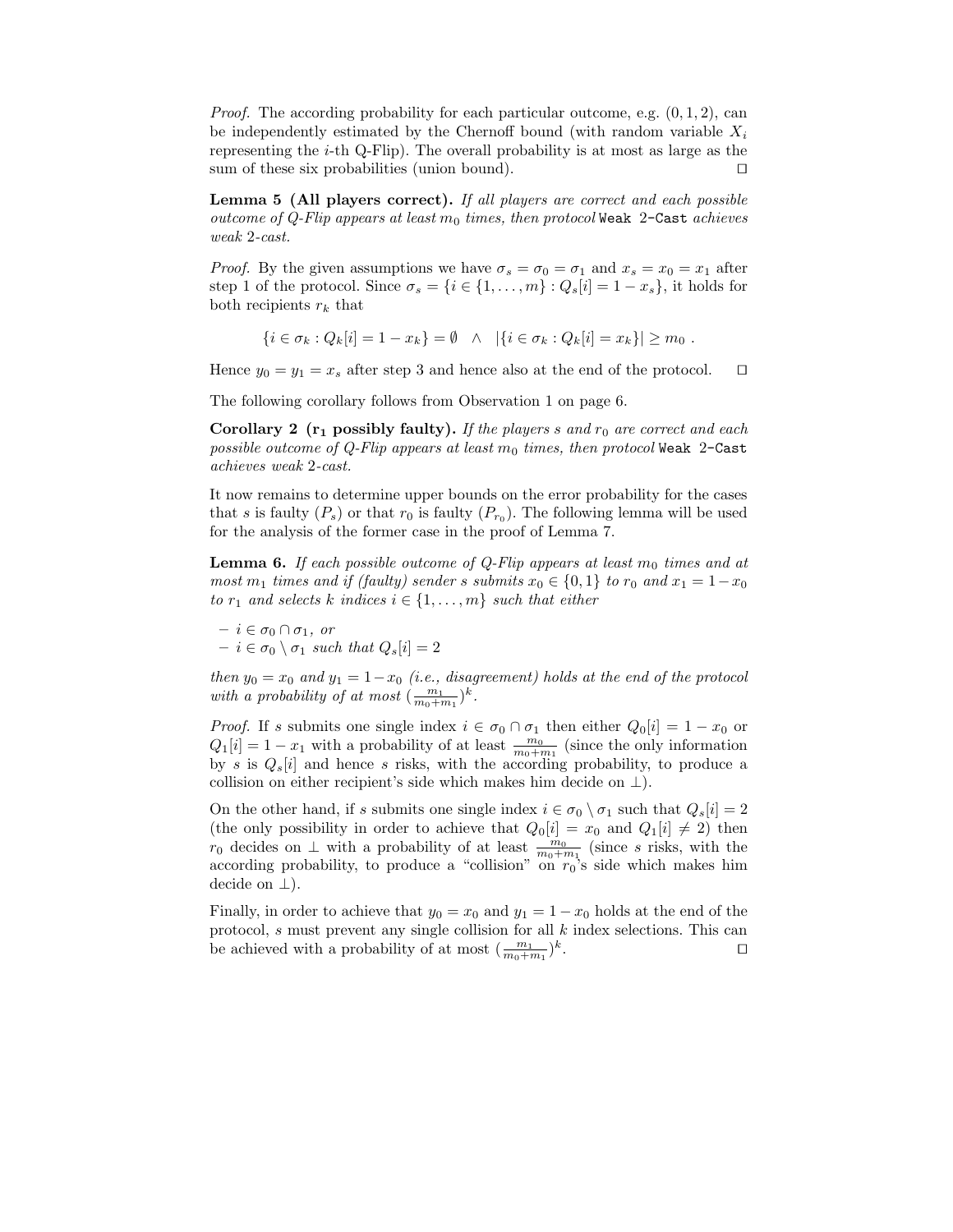**Lemma 7** (s possibly faulty). If the players  $r_0$  and  $r_1$  are correct and each possible outcome of Q-Flip appears at least  $m_0$  times and at most  $m_1$  times, then protocol Weak 2-Cast fails to achieve weak 2-cast with probability at most  $\left(\frac{m_1}{m_2}\right)^{(1-\lambda)m_0}$ .

$$
P_s < \left(\frac{m_1}{m_0 + m_1}\right)^n
$$

Proof. The only way for s to make the protocol fail is to force the recipients to decide on distinct bits, i.e.,  $y_0 = x_0 = b \in \{0, 1\}$  and  $y_1 = x_1 = 1 - b$ . Hence both recipients must already decide on those values during step 3 of the protocol, which implies  $|\rho_{01}| = |\rho_0| \ge m_0$  — since  $r_0$  would set  $y_0 = \perp$  otherwise. Furthermore,  $r_0$  must not be able to convince  $r_1$  to redecide on  $y_1 = y_{01} = y_0$ during step 5 of the protocol. Since the first two conditions according to step 5 are satisfied, i.e.,

•  $\perp \neq y_0 = y_{01} \neq y_1$  (since the recipients hold distinct bits), and •  $|\rho_{01}| \geq m_0$  (see above),

the last condition must be violated, i.e., it must hold that

$$
|\{i \in \rho_{01} \setminus \sigma_1 : Q_1[i] = 2\}| < \lambda |\rho_{01}|
$$
.

Hence s must find some  $\ell > (1 - \lambda)|\rho_{01}| \ge (1 - \lambda)m_0$  indices i such that either

•  $i \in \rho_{01} \cap \sigma_1 \ (\subseteq \sigma_0 \cap \sigma_1)$ , or •  $i \in \rho_{01} \setminus \sigma_1 \;\land\; Q_1[i] \neq 2$  (and hence  $Q_s[i] = 2$ ),

such that no collision occurs. By Lemma 6 this happens with probability at most  $P_s < \left(\frac{m_1}{m_0+m_1}\right)^{(1-\lambda)m_0}$ . The contract of the contract of the contract of the contract of the contract of the contract of the contract of the contract of the contract of the contract of the contract of the contract of the contract of the contract

**Lemma 8** ( $r_0$  possibly faulty). If the players s and  $r_1$  are correct and each possible outcome of Q-Flip appears at least  $m_0$  times and at most  $m_1$  times then, for any  $\lambda > \frac{m_1}{m_0+m_1}$ , protocol Weak 2-Cast fails to achieve weak 2-cast with a probability of at most  $P_{r_0} \leq \mathcal{H}(m, m_1, m_0, \lambda m_0)$ .<sup>10</sup>

*Proof.* The only way for  $r_0$  to make the protocol fail is to make  $r_1$  adopt  $y_1 :=$  $y_{01} \neq x_s$  during step 5 of the protocol. Hence the following conditions must hold:

• 
$$
(y_{01} = 1 - y_1 = 1 - x_s)
$$
,  
\n•  $(|\rho_{01}| \ge m_0)$ ,  
\n•  $(|\{i \in \rho_{01} \setminus \sigma_1 : Q_1[i] = 2\}| \ge \lambda |\rho_{01}|)$ .

Let  $u = |\rho_{01}| \geq m_0$ . Since s is correct and hence

$$
\{i \in \{1, \ldots, m\} : Q_s[i] = 1 - x_s = y_{01} \ \land \ Q_1[i] = 2\} \subseteq \sigma_s = \sigma_1 ,
$$

 $r_0$  must select u indices i such that for  $\lambda u$  of them it holds that  $i \notin \sigma_s$ , and  $Q_0[i] = y_{01}$ , and  $Q_1[i] = 2$ . An optimal strategy in order to achieve this is by  $\frac{10}{10}$  See Appendix B for the definition of  $\mathcal{H}$ .